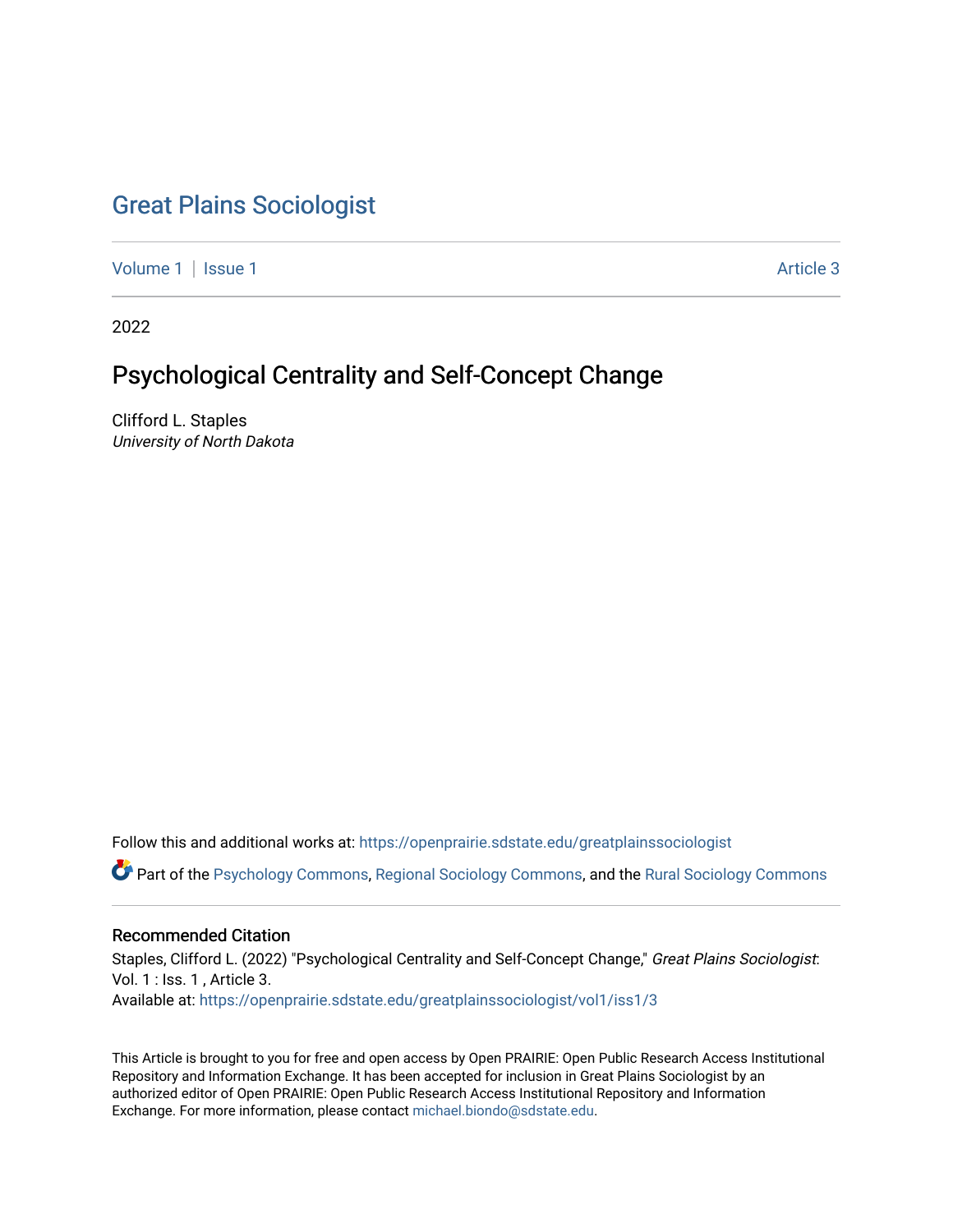### PSYCHOLOGICAL CENTRALITY AND SELF-CONCEPT CHANGE

Clifford L. Staples University of North Dakota

### INTRODUCTION

Any theory of the self-concept must address itself to the "thorny problem of self-concept change (Rosenberg, 1979: 76)." That is, what are the conditions under which individuals will be willing or unwilling to change the way they think and feel about themselves? Here we explore the possibility that the psychological centrality (Rosenberg, 1979: 73-77) or relative phenomeno-logical importance, of <sup>a</sup> self-conception is one factor that influences a person's willingness to consider changing that selfconception.

Rosenberg (1979: 75-76) develops the problem of psychological centrality and self-concept change in terms of the apparently contradictory evidence generated by attempts to get people to change the way they think and feel about themselves. On the one hand, he notes, experimental social psychologists such as Videbeck (1960), Haehr, et al. (1962), and Webster and Sobieszek (1974) (and I would add Alexander and colleagues, 1969; 1971; 1977; 1981) seem to have little difficulty getting subjects to change their self-conceptions in response to experimental treat ments of one sort or another. On the other hand, Rosenberg points out, clinicians consistently report that self-concept change is one of the most difficult goals to achieve in therapy. Rosenberg (1979: 75) argues that the concept of "psychological centrality" is the key to understanding these contradictory find ings surrounding the problem of self-concept change.

Psychological centrality refers to the idea that the identities and attributes that make up the self-concept are not all equally important to us, but vary in the extent to which they are central or peripheral to the way we think about ourselves. This idea has of peripheral to the way we think about ourselves. This idea has<br>its roots in the writings of the first generation of social psychologists (i.e. James, 1890; Cooley, 1902; and Mead, 1934),

<sup>A</sup> previous version of this paper was presented in <sup>a</sup> session on the sociology of the self at the Annual Meetings of the Western Social Science Association, Reno, Nevada, April, 1986. Preparation of this paper was supported in part by a postdoctoral grant to the University of Texas Center for Health Promotion Research and Development. The author would like to thank Milton Rokeach, Viktor Gecas, Louis n. Gray, Michael L. Schwalbe, Carol A. Bailey and an anonymous reviewer of this journal for helpful criticism of earlier versions of this paper.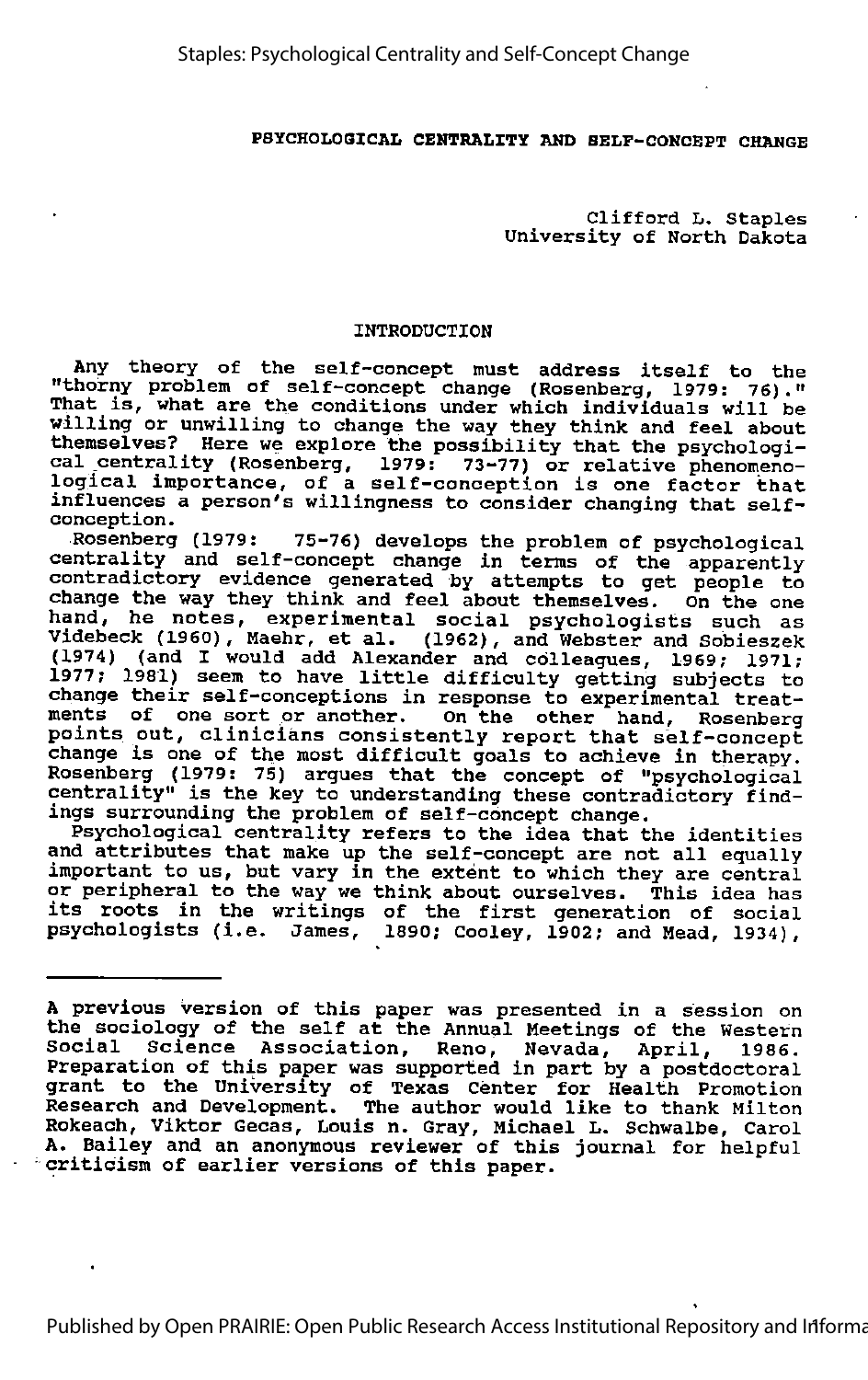and has been developed in contemporary work under different names, including "identity salience" (Stryker, 1968; McCall and Simmons, 1978), "role/person merger" (Turner, 1978), "central life interests" (Dubin, 1956), "role commitment" (Heiss, 1981)

and "authenticity" (Gecas and Mortimer, 1984).<br>Using this idea, Rosenberg suggests that experimental social psychologists are able to report changes in self-conceptions as a result of experimental treatments because the self-conceptions which are the focus of these experiments are almost always of<br>little or no importance to the subjects involved. Thus, consis-<br>ittle or no importance to the subjects involved. Thus, consistent with Alexander's (see Alexander and Wiley, 1981 for a re view) "situated identity" theory, it is not at all surprising to find that in these artfully contrived experimental situations, subjects will latch on to whatever self-attributions have been defined as socially desirable. The willingness of subjects to identify themselves with these situatiohally specific and social ly desirable identities can then be interpreted as evidence to support the position that the self-concept is a relatively mal leable entity, subject to manipulation in the social psychology<br>laboratory. In contrast, he argues, clinicians face stiff oppo-<br>sition in their attempts to get their patients to change their views of themselves because the self—conceptions which are the focus of psychotherapy are undoubtedly of central importance to their patients. He interprets this evidence to support the position that the self-concept is a far more durable entity than the experimental evidence implies. For Rosenberg (1979: 76), the concept of psychological centrality nicely resolves these contra dictory findings:

> An experimenter can easily convince us that we are poor connoisseurs of white burgundy, but can he as easily convince us that we are fascists or latent homosexuals? . . . Whether it is difficult or easy to change a self-concept component thus de pends in large part on how critical it is to the individual's system of self-values. The person who has staked himself solidly on certain statuses or dispositions may resist, with all the resources at his disposal, any efforts to change these elements, for his very concept of self and feeling of selfworth rest on these foundations.

Rosenberg's main point in this discussion is to emphasize the significance of the idea of psychological centrality for under-<br>standing the dynamics of the self-concept (see also, Rosenberg and Pearlin, 1978). (footnote #1) Along the way, however, he has raised an important issue. If Rosenberg is correct, and experimental social psychologists studying this problem have, either by design or by default, focused only on relatively triv ial components of the self-concept, his interpretation would support the view, held by many, that experimental social psychol ogy is largely irrelevant to helping us understand the most important questions of human' social behavior (see Ring, 1967; Katz, 1972; McGuire, 1973; Gergen, 1973; Helmreich, 1975).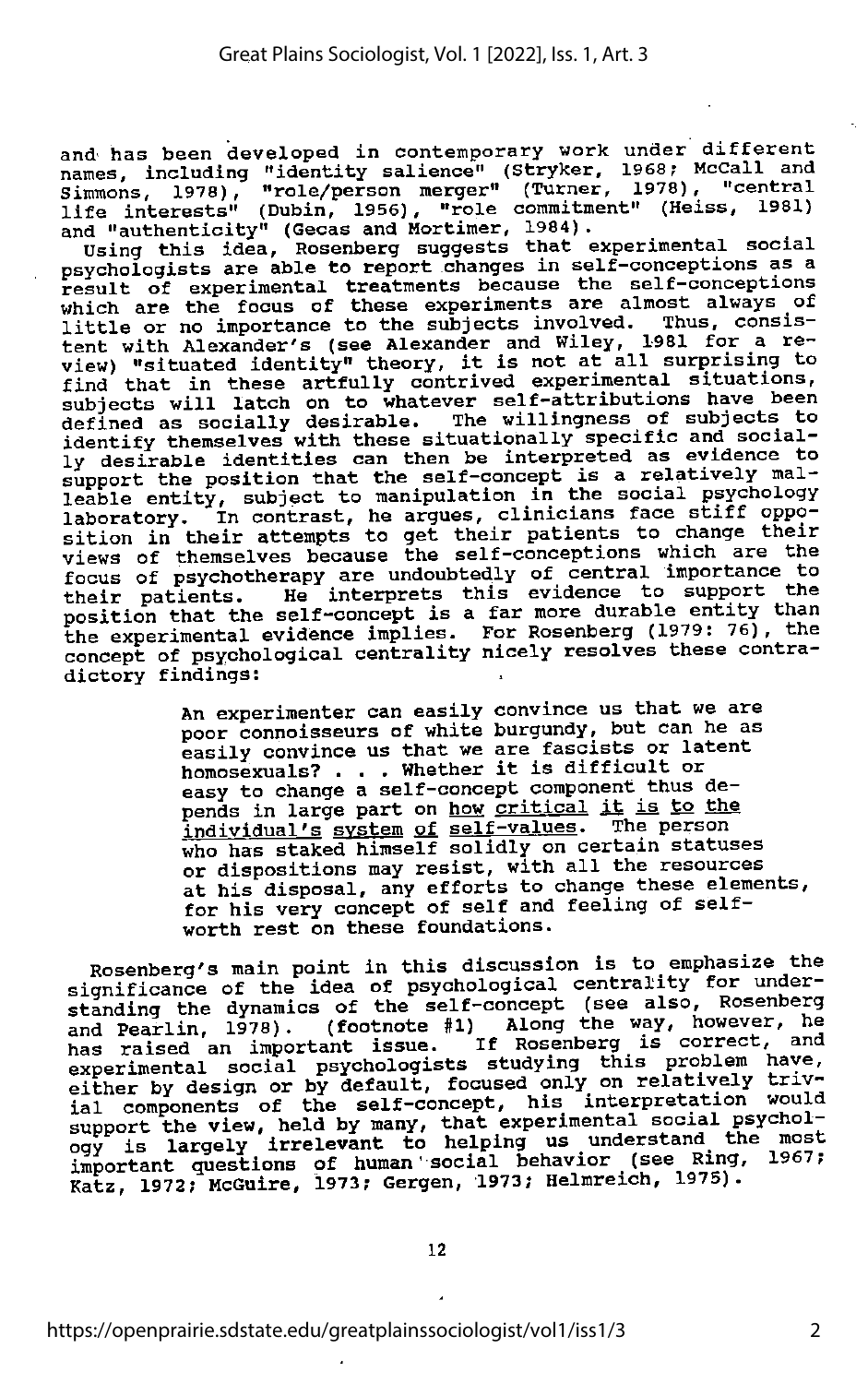This issue is of particular concern to sociologists, since the self-concept is probably the most important and most studied topic in sociological social psychology (see Rosenberg and Turner, 1981; Rosenberg and Kaplan, 1982). intere, 1981; Rosenberg and Kapian, 1982). This long-standing<br>interest continues because it is generally thought to be the idea best capable of addressing the fundamental problem of the disci pline: the mutual determination of the individual and society<br>(Mead, 1934; Rosenberg, 1981). If, however, experiments in the social psychology laboratory are destined to be limited to focus ing on superficial aspects of the self-concept, then social psychological experimentation is also destined to be limited in its capacity to contribute to our understanding of this fundamen tal problem.

tal problem.<br>Intended or not, Rosenberg's (1979: 75-76) discussion of the relationship between psychological centrality and self-concept change constitutes a challenge to experimentally inclined social psychologists interested in the self-concept. If Rosenberg is correct, had these experiments focusing on self-concept change targeted psychologically central rather than psychologically peripheral self-conceptions— perhaps closer to the kind of selfconceptions that clinicians deal with-- no changes in the selfconcept would have been found because psychologically central self-conceptions are immune to the sort of manipulations general ly employed in these experiments. Though this explanation is plausible, to my knowledge, neither Rosenberg nor anyone else has attempted to test it directly. The question is this: is it accempted to test it difectly. The question is this: Is it<br>possible to induce change in psychologically central selfpossible to findate change in psychologically central self-<br>conceptions under experimental conditions? If not, then Rosenberg's hypothesis about the relationship between psychologi cal centrality and self-concept change would be supported and the relevance of experimental social psychology to exploring the self-concept would appear limited. If so, then Rosenberg's hypothesis would be challenged and the relevance of experimental social psychology to exploring the self-concept would appear unlimited. Intrigued by this question, <sup>I</sup> conducted an experiment designed to answer it. This paper is <sup>a</sup> report of the findings from that experiment.

### PSYCHOLOGICAL CENTRALITY AND SELF-CONCEPT CHANGE

### The Self-Concept

<u>s born concept</u><br>If we ask someone of this culture and time to write down a dozen or so statements in answer to the question "Who am I?" (Kuhn and HcPartland, 1954) we find that he or she generally has little difficulty in doing so. The responses we get usually little difficulty in doing so. The responses we get usually<br>consist of a mixture of social identities (e.g. "welder," "mother," "blood donor") and self-attributes (e.g. "kind," "a mother, "brood donor", and sell-attributes (e.g. "kind, " and internally accepted among contemporary researchers that an exhaustive inventory of such statements from a person at a particular moment in time would constitute an individual's global self-concept (Rosenberg, 1979: ix;- Gecas, 1982) .

Milton m. briggs library Published by Open PRAIRIE: Oben Public Research Access Institutional Repository and Information and Information Exchange in the South Dakota Search Access Institutional Repository and Information and Information B  $B$ rockings;: SD 57007-1098-;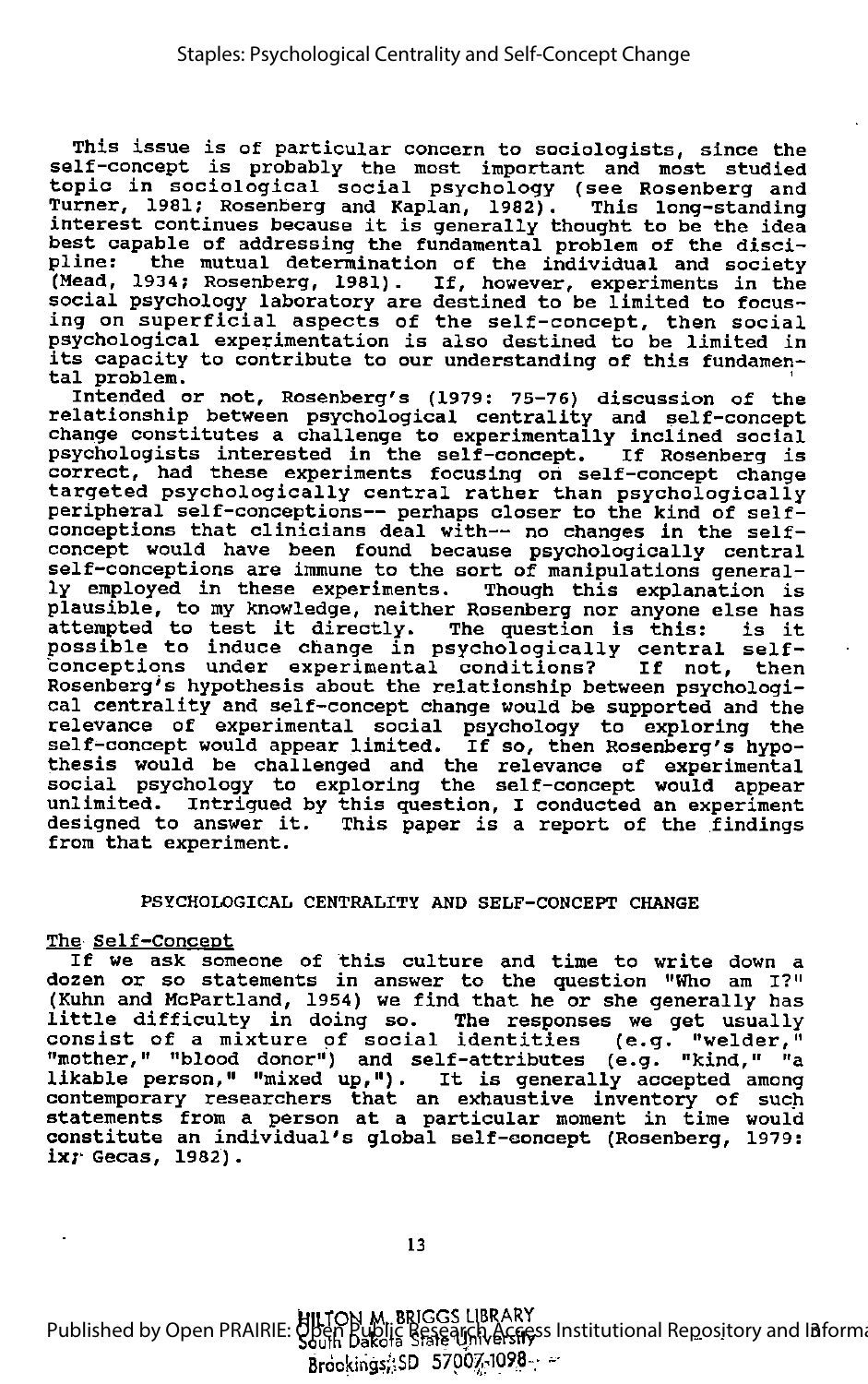Psychological Centrality<br>It was initially assumed that the spontaneous ordering of the<br>All constituted and the spontion who am I<sup>20</sup> constituted a responses in answer to the question "Who am I?" constituted a measurement of the relative importance of these statements to the measurement of the relative importance of these statements to the<br>individual: those responses which occurred first were thought to Independent than those responses that came later (Kuhn and<br>McPartland, 1954: 72). Subsequent research, however, has shown this assumption to be false (McPhail and Tucker, 1972; Tucker,<br>1966; Staples, 1980). If subjects are instructed, following the<br>1966; Staples, 1980). If subjects are instructed, following the initial listing of responses, to "please reorder (or not) these statements in terms of how important each is to defining who you are as a person," the concordance between the rankings of the two lists of self-statements tends to be quite low. However, these latter findings do suggest that, while these self-statements do not appear in order of importance to the person spontaneously,<br>subjects apparently have little difficulty reordering their<br>statements in terms of their importance when specifically asked to do so. Thus, there is good reason to believe that the selfconcept is not only composed of discrete identities and attri butes, but that these components are experienced as being more or less important to the person. It is this dimension of the self-<br>concept that we refer to as "psychological centrality" (Rosenberg, 1979), or phenomenological importance, and it is this dimension of the self-concept that we would like to discuss in relation to self-concept change.

Self-Concept Change<br>In order to avoid confusion, it is necessary that we be clear about what we mean by self-concept change. Here, self-concept<br>change refers to change in identity, or role-identity. From a sociological perspective, role-identities are of particular insociological perspective, fore indicate that we are most<br>terest because it is through one's roles that we are most directly linked to the groups and institutions that make up<br>society. Therefore, in talking about self-concept change in<br>society. Therefore, in talking up an also talking about the terms of change in role-identities we are also talking about the process through which individuals align or distance themselves<br>from the various and sometimes competing groups that make up society. Thus, by understanding what motivates people to change<br>their commitment to role-identities we may also shed some light on the problem of how and why groups capture, hold on to, and lose their members (see also Kornhauser, 1962; Coser, 1979).

The problem of psychological centrality and self-concept change concerns the relationship between the subjective importance of an identity and the willingness or unwillingness of an individual to<br>change that identity. The hypothesis preferred by Rosenberg<br>(1979: 75-76) and others (Turner, 1978; Gecas and Mortimer, change that identity. The hypothesis preferred by Rosenberg<br>(1979: 75-76) and others (Turner, 1978; Gecas and Mortimer,<br>1984:11) is that the more psychologically central, or important,<br>the identity, the less likely a perso identity. The primary justification for this hypothesis<br>appears to rest on an appeal to the self-esteem motive and the<br>presumed relationship between psychological centrality and the<br>presumed relationship between psychologi presumed relationship between psychological centrality and the<br>need for self-esteem. As Rosenberg (1979: 76) states, "The<br>person who has staked himself solidly on certain statuses or dispositions may resist, with all the resources at his disposal, any efforts to change these elements, for his very concept of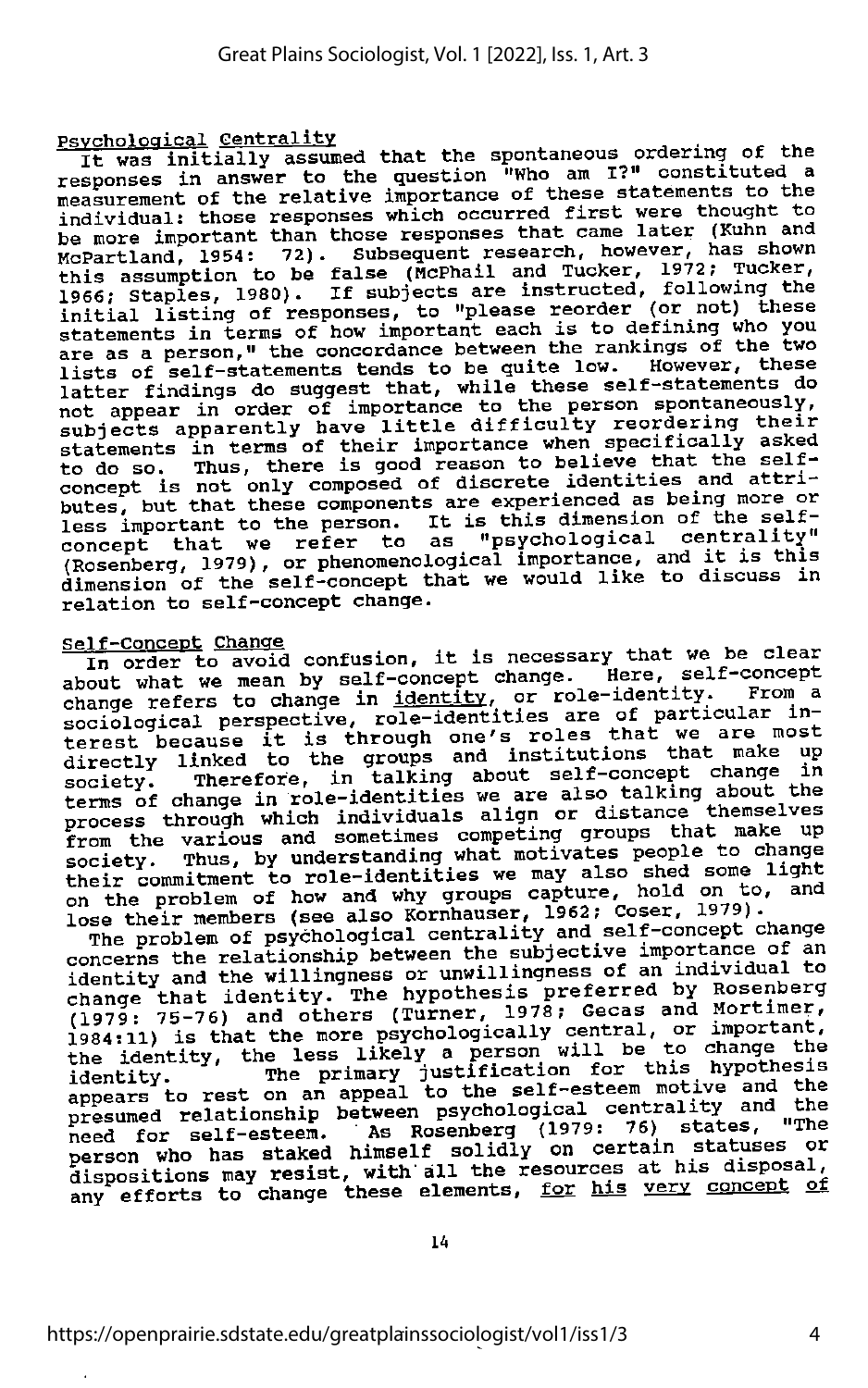self and feeling of self-worth rest on these foundations (my emphasis)." Conversely, self-conceptions that are psychologically peripheral should be more amenable to change<br>because the individual's self-esteem is not dependent on these unimportant self-conceptions. As Rosenberg (1979:75-76) notes, in discussing the experiment of Videbeck (1960; se also Haehr et al., 1962; Webster and Sobieszek, 1974; Alexander and Wiley, 1981), subjects who were arbitrarily rated as either good or bad "speech experts" were easily persuaded to change their opinion of themselves as "speech experts" because the identity of "speech themselves as "speech experts" because the identity of "speech expert," invented for the experiment, was probably irrelevant to most of the subjects (see also James, 1890: 309). From this mercies and babycous (see also bames, 1890: 309). From this<br>perspective, the results of this experiment might have been much

different had the subjects been members of the debate team. This hypothesis is very compelling. It is well-grounded theo retically and also seems compering. It is well-grounded theo-<br>retically and also seems consistent with common-sense assumptions<br>about human behavior. Are there any grounds, therefore, to about human behavior. Are there any grounds, therefore, to expect us to be able to induce change in self-conceptions that are psychologically central to people as a result of an experi-<br>mental treatment?

The first hypothesis implies that the first, and perhaps only, response people make to <sup>a</sup> threat to the self is to hold on to the self-conception that is threatened. That is, there is a motive for self-concept consistency, or stability (Rosenberg, 1979:57- 62). Self-consistency, according to Rosenberg, 1979:57-<br>refers to the motive to act in accordance with the self-concept<br>and to maintain it intact in the face of potentially challenging<br>evidence." This idea may be sound in evidence." This idea may be sound in general; however, when used<br>in this way it elevates the self-consistency motive over the self-esteem motive. That is, if self-consistency, underlies our most central self-conceptions, than the predictable response to a threat to our most central self-conceptions is self-concept stability. This is precisely the prediction we are led to by Rosenberg (1979: 75-76). Thus, where at first it appears that Rosenberg's (1979: 75-76) hypothesis regarding the relationship the self-esteem motive, closer inspection suggests that a person's unwillingness to change important self-conceptions is motivated not by the need for self-esteem, but by the need for selfconsistency. If self-esteem is the motive underlying psychologi consistency. It self-esteem is the motive underlying psychologi-<br>cally central self-conceptions, then is it not reasonable to exily conclui self-conceptions, then is it not reasonable to<br>expect that self-esteem could be maintained or enhanced just as easily by changing self-conceptions as by holding on to them?

---, by <u>endinging</u> self-conceptions as by notaing on to them.<br>In our view, the need for self-consistency, is subordinate to the need for self-esteem. We believe that people have an over riding need to feel good about themselves and that they will struggle to maintain these good feelings whenever they will threatened and will strive to enhance them whenever possible (Rokeach, 1980). Consequently, when faced with a threat to the self, people will be just as willing to change their selfconceptions as they will be to hold onto them-- not because they have <sup>a</sup> need to change or hold onto self-conceptions, but because they have a need to maintain or enhance self-esteem (Rokeach, 1980; Ball-Rokeach et al., 1984: 19-20).

Published by Open PRAIRIE: Open Public Research Access Institutional Repository and I**ñ**forma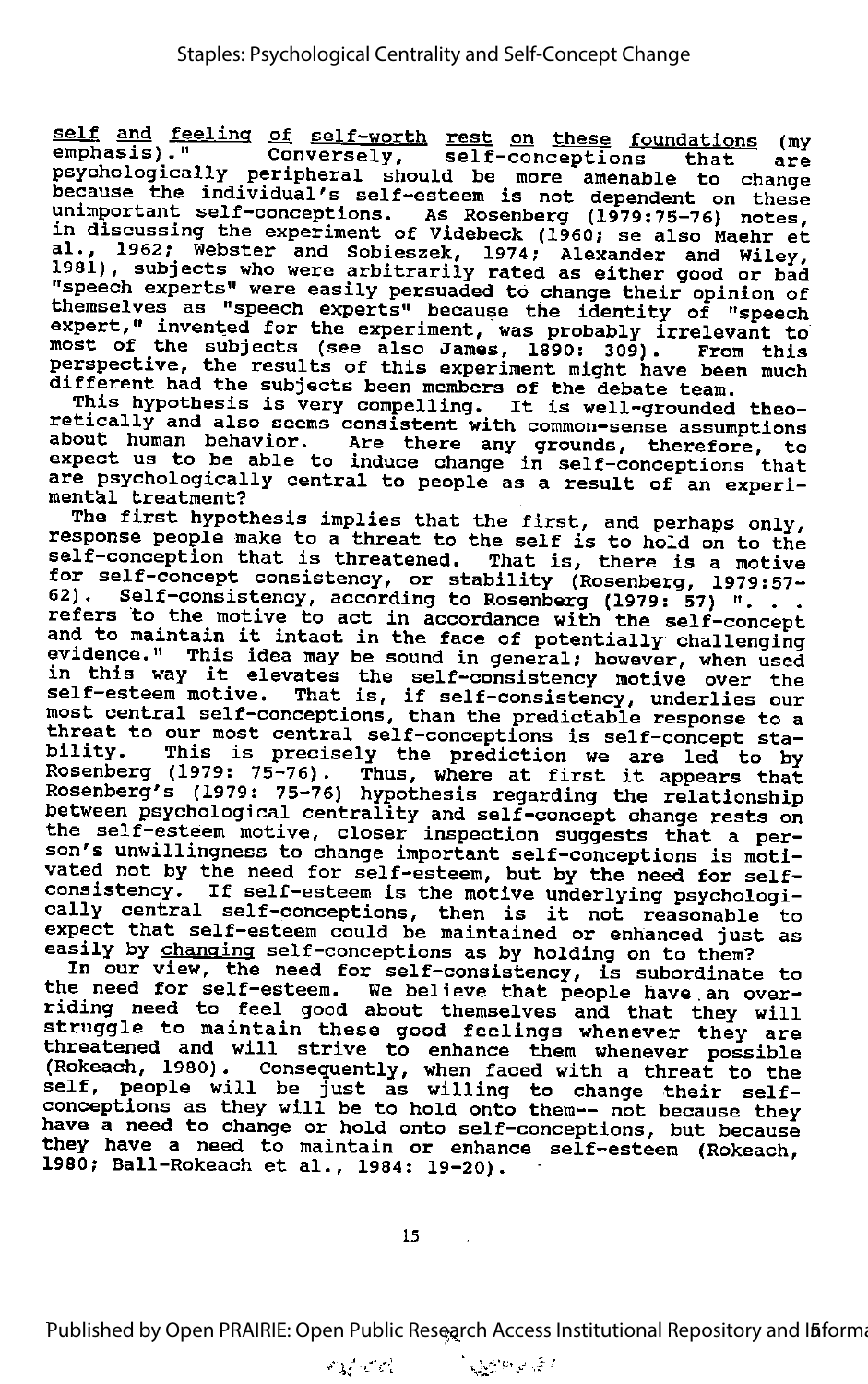Further, we also believe that, in general, when we reflect upon our selves, certain identities and attributes are seen to be more important than others because it is through these aspects of the self that we hope to demonstrate, to ourselves and others, our competence and morality conselves and others, our competence and morality of a self-conception is a function of the extent to which that self-conception gives

If, as is suggested above, the self-esteem motive determines the psychological centrality of a self-conception then the secret to inducing change in psychologically central to get subjects to question their beliefs about the morality and competence of those self-conceptions. These considerations lead us to propose that individuals will be more, not less, likely to change their central self-conceptions than they will be to change their peripheral self-conceptions, <u>provided</u> that they come to<br>believe that it is necessary to change those self-conceptions in<br>order to maintain or enhance their self-esteem. It is precisely<br>because our important self-co about those self-conceptions that has implication for self-eval-<br>uation. Thus, we are constantly seeking out, through roleuation. Thus, we are constantly seeking out, through role-<br>taking, social comparisons, and self-attribution (Rosenberg, taking, social comparisons, and self-attribution (Rosenberg,<br>1979; Gecas, 1982), information about the self-conceptions that<br>1979; Gecas, 1982), information about the self-conceptions that are most important to us. In contrast, because our less impor-<br>tant self-conceptions are less important to our self-esteem, we<br>are much less sensitive to any feedback about those peripheral

seir-conceptions.<br>Further, where information about our less rurther, where information alttle or no discoveries about our most central self-conceptions are likely to<br>set in motion a process of self-evaluation leading either to feelings of self-satisfaction or feeling of self-dissatisfaction, depending upon whether or not the feedback we get suggests our performance is consistent or inconsistent, not with our need for consistency, but with our need for self-esteem (Ball-Rokeach et al., 1984: 20).

al., 1984: 20).<br>Finally, feelings of self-dissatisfaction arising from the recognition of inconsistencies between our need for self-esteem will lead us to change, or attempt to change, whatever it is about ourselves that has threatened our sense of self-worth or self-competence. In contrast, feeling of self-satisfaction arising from t between our self-conceptions and our need for self-esteem will<br>lead us to hold onto, or attempt to hold onto, whatever it is<br>about ourselves that has affirmed our sense of self-worth or<br>self-competence (Rokeach, 1980; Ball

38). The ideas developed above lead to competing hypotheses regard-<br>ing the likelihood of inducing change in psychologically central<br>self-conceptions through an experimental treatment. The first<br>hypothesis, relying largely gests that it will be easier to change unimportant self-<br>conceptions than it will be to change important self-conceptions.<br>In contrast, the second hypothesis, relying entirely on the self-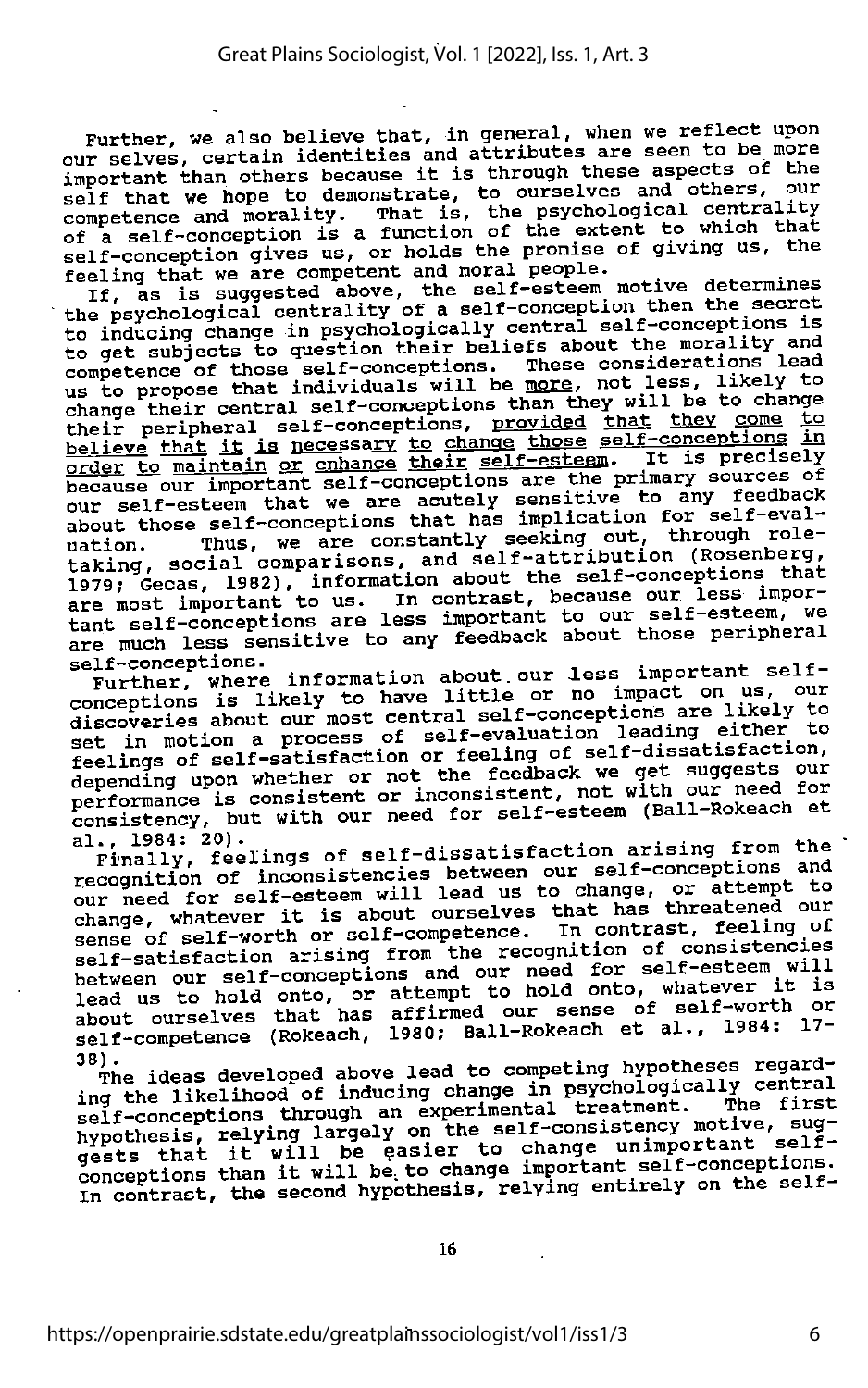esteem motive, suggests that it will be easier to change impor esteem motive, suggests that it will be easier to change impor-<br>tant self-conceptions than it will be to change unimportant selfconceptions, with the provision that the attempt to change these self-conceptions must implicate the self-esteem upon which they are based.

## POLITICAL IDENTITY AND THE METHOD OF SELF-CONFRONTATION

To determine whether or not it is possible to change psycho-<br>logically central self-conceptions through an experimental treat-<br>ment, an experiment was designed that (1) focused on a identity that we might reasonably expect to vary in its degree of psycho-logical centrality across subjects and (2) provided subjects with estight conditing across subjects and (2) provided subjects with<br>feedback about the relationships between their identities, on the one hand, and their related values and attitudes, on the other hand, in a way that implicated the morality of their identities.

The experiment focused on what we have called the political identity. Here, political identity refers to the liberal-identity. Here, political identity refers to the liberal--<br>conservative ideological spectrum as we know it at this time in the United States. As public opinion polls clearly demonstrate, many Americans can and do identify themselves along the liberal many Americans can and do identify themselves along the liberal--<br>conservative continuum. And, though it is not always clear that conservacive continuum. And, though it is not always clear that<br>everyone means the same thing by "liberal," or "conservative," it everyone means the same thing by "ilberal," or "conservative," it<br>is reasonably certain that this spectrum allows individuals to identify with or distance themselves from fairly well defined political groups and ideologies. Thus, as discussed above, the political identity is <sup>a</sup> role-identity to the extent that it functions to align individuals with or distance them from groups<br>and institutions. Moreover, the political identity is one that allows variability in psychological centrality. As the polls also indicate, many people care about politics, are active in also indicate, many people cale about politics, are active i<br>political organizations, and have well-defined political identi ties, while other people have no interest in politics, rarely vote or participate in political organizations, and have illdefined political identities. In other words, people vary a Accepted the level of commitment to these political groups and this variability of commitment is reflected at an individual The the variability of commitment is fellected at an individual<br>level in the variability of the psychological centrality of the political identity across individuals.

The second hypothesis stipulates that the attempt to change political identity must in one way or another implicate the subject's sense of self-worth or self-competence. Rokeach's (1968; 1973; see Ball-Rokeach et al., 1984 for a review) method of self-confrontation is ideally suited to this requirement. In a series of studies done over the past twenty years, Rokeach and his colleagues have induced predictable long-term changes in values, attitudes, and behaviors by presenting subjects with feedback about these beliefs and behaviors in a way that induces either feelings of self-satisfaction leading to stability or feelings of self-dissatisfaction leading-to change.

In the experiment described below, <sup>a</sup> self-confrontation treatment was employed that was designed to provide subjects feedback about possible consistencies or inconsistencies between their political values and attitudes and their political identities in a way that would implicate the morality of their

Published by Open PRAIRIE: Open Public Research Access Institutional Repository and Informa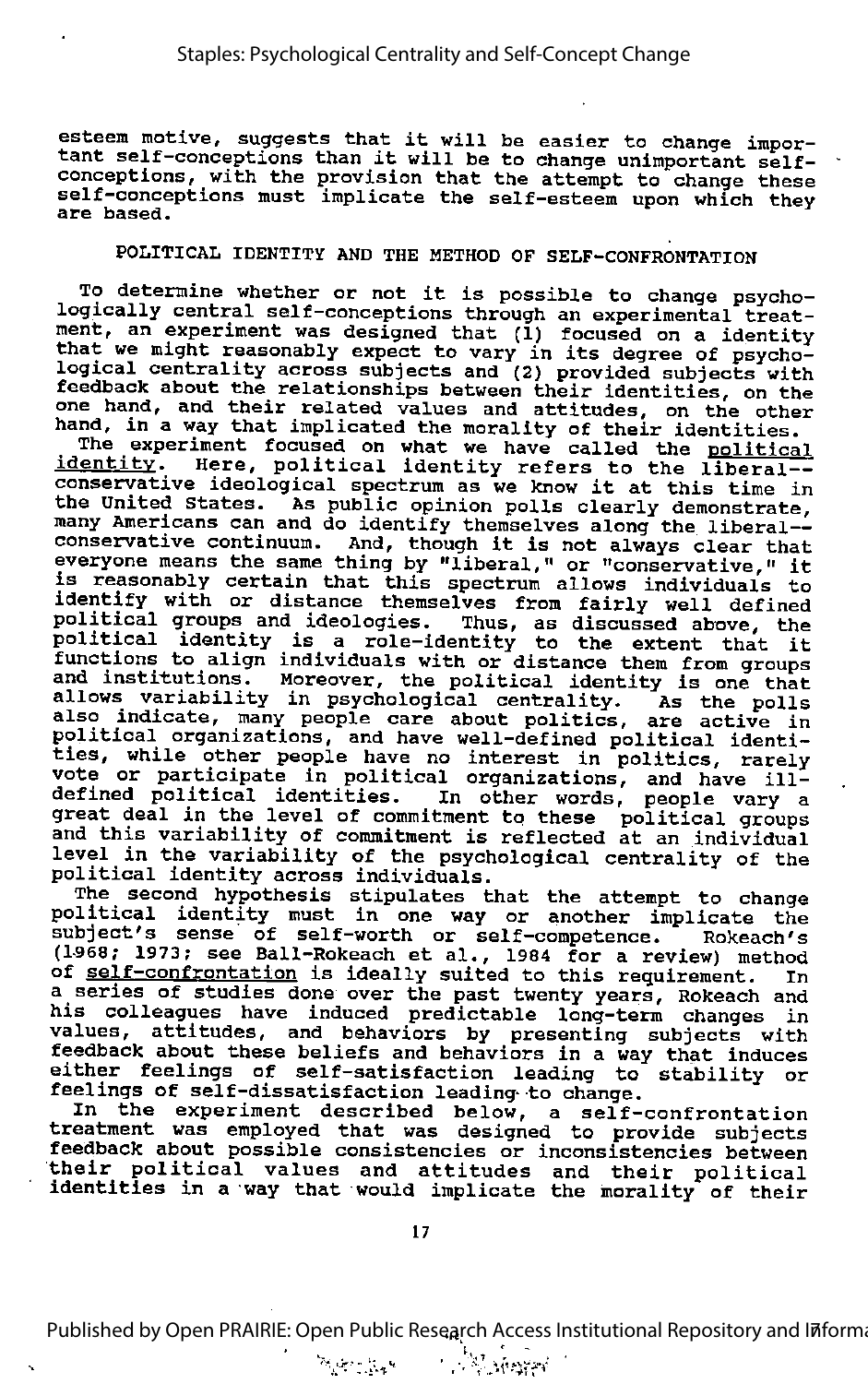political identities. Consistent with Rokeach's theory, we should expect some subjects to become dissatisfied with what they discover about themselves, and therefore we also expect them to change their political identities in <sup>a</sup> direction that will main tain or enhance their self-esteem.

If the first hypothesis regarding the relationship between psychological centrality and self-concept change is correct, then we should find that those subjects who care less about their political identities should change them more than those subjects who care <sup>a</sup> great deal about their political identities. If the second hypothesis is correct then we should find the opposite: subjects who care <sup>a</sup> great deal about their political identities should change them more than those who care little about their political identities.

### SUBJECTS, MEASUREMENT, AND PROCEDURES

### Subjects

All of the 120 subjects who participated in the experiment were students attending Washington State University during the summer of 1985. Students in both introductory and advanced sociology classes were asked to volunteer to participate in <sup>a</sup> study of "values and politics."

### **Measurement**

POLITICAL IDENTITY To measure political identity, subjects were asked to place an adhesive label with the word "myself" printed on it on <sup>a</sup> scale that had "EXTREMELY CONSERVATIVE" at the top, "MODERATE" in the middle, and "EXTREMELY CONSERVATIVE" at the bottom. After the experiment, placement on the scale was assigned an arbitrary score ranging from "0" to "100" such that <sup>a</sup> score of "0" indicates "EXTREMELY LIBERAL," <sup>a</sup> score of "50" indicates "MODERATE,' and a score of "100" indicates "EXTREMELY CONSERVATIVE." Pretest data on 58 student subjects showed that scores ranged from 8 to 85, with a mean of 42.98 and a standard deviation of 17.71. Four-week test-retest reliability was .79 for a pretest sample of 43 student subjects.

PSYCHOLOGICAL CENTRALITY To measure the psychological cen trality of the political identity, subjects were asked to indi cate whether their political identity was "very important," "somewhat important," "not very important," or "completely un important" in response to the following statement: "Some people<br>care a great deal about their political identity-- it is very important to them. Other people don't care very much about their political identity— it isn't important to them at all. Below, check the statement that comes closest to YOUR view."

Procedures<br>The experiment utilized a pretest-posttest control group design (Campbell and Stanley, 1966: 13-25) with the posttest occurring 1 week after the experimental session. Subjects were randomly assigned to experimental and control groups. Two researchers (the author and an assistant) , both males approximately the same age, conducted the pretest and posttest sessions. The two re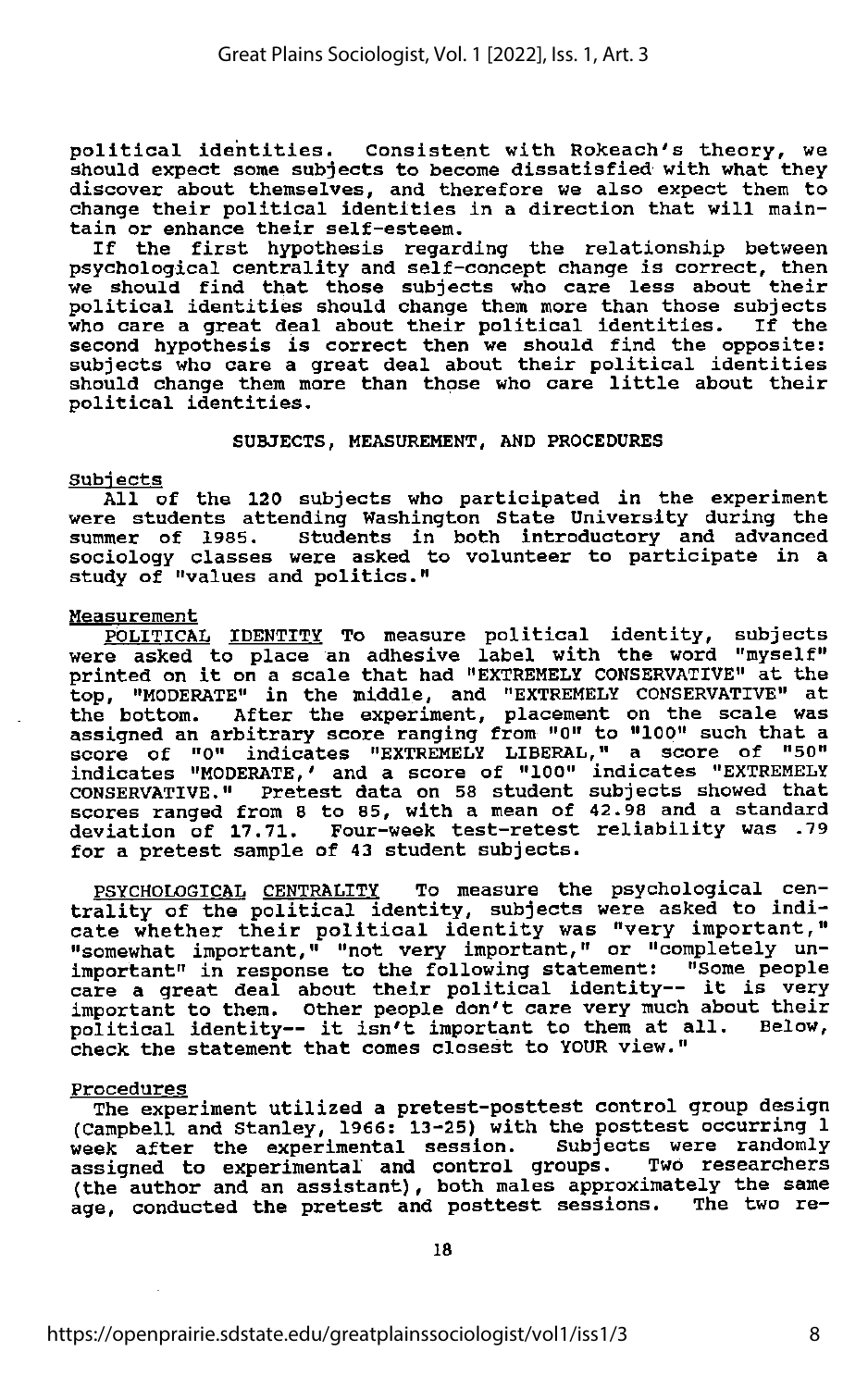searchers were assigned to control and experimental sessions randomly. All subjects provided self-generated identification numbers that were used to match pretest and posttest questionnaires, thereby assuring subject anonymity.

EXPERIMENTAL SESSION After providing the pretest data on their political identities and the psychological centrality of their political identities, subjects were asked to complete the Rokeach Value Survey (1982, Form G), which asks subjects to rank<br>order 18 terminal values "... in order of their importance to<br>VOU 18 terminal values "... in order of their importance to YOU, as guiding principles in YOUR life," One of these values is "EQUALITY: brotherhood, equal opportunity for all,"which has been shown to be strongly related to political ideology (Rokeach, and the secondary related to political ideology (Rokeach,<br>1973). In addition, subjects also were asked to answer and then compute their scores on 3 scales composed of 5 questions each that measured their attitudes toward equal rights for blacks, women, and gays.

When all subjects had completed the first part of the question-naire, they were instructed to turn to the next page and to focus their attention on Table 1. This table contains data showing the

|                                                 |                           | Table 1. "Table 1" Shown to Experimental Subjects |                                |  |  |
|-------------------------------------------------|---------------------------|---------------------------------------------------|--------------------------------|--|--|
|                                                 |                           |                                                   |                                |  |  |
|                                                 | 37 WSU<br><b>LIBERALS</b> | 33 WSU<br><b>MODERATES</b>                        | 20 WSU<br><b>CONSERVATIVES</b> |  |  |
| Average rank<br>of the value<br><b>EQUALITY</b> |                           | 14                                                | 15                             |  |  |

composite rank order of the value equality by self-reported political identity as provided by 90 Washington State University students during the spring, <sup>1985</sup> semester. Subjects were then read an interpretation of the table which included the following statement:

Apparently, by ranking EQUALITY 7th, LIBERALS are saying that brotherhood and equal opportunity for all is MORE important to them than are 11 other values. On the other hand, by ranking EQUALITY 15th, CONSERVATIVES are really saying that only 3 other values are **LESS** important to them than brotherhood and equal varies are **model** importunity for all.

The subjects were given a minute to absorb the information presented to them and were then instructed to turn the page of their- questionnaire and direct their attention to the information presented to them in Table 2. This table provided subjects with feedback about their attitudes toward equal rights for blacks, women, and gays. Table 2 presented average scores on each of these scales as provided by the same 90 Washington state University students who provided the data shown in Table 1. The subjects were first told that high scores (25) on these attitude scales Indicated opposition to equal rights, while low scores on

Published by Open PRAIRIE: Open Public Research Access Institutional Repository and I8forma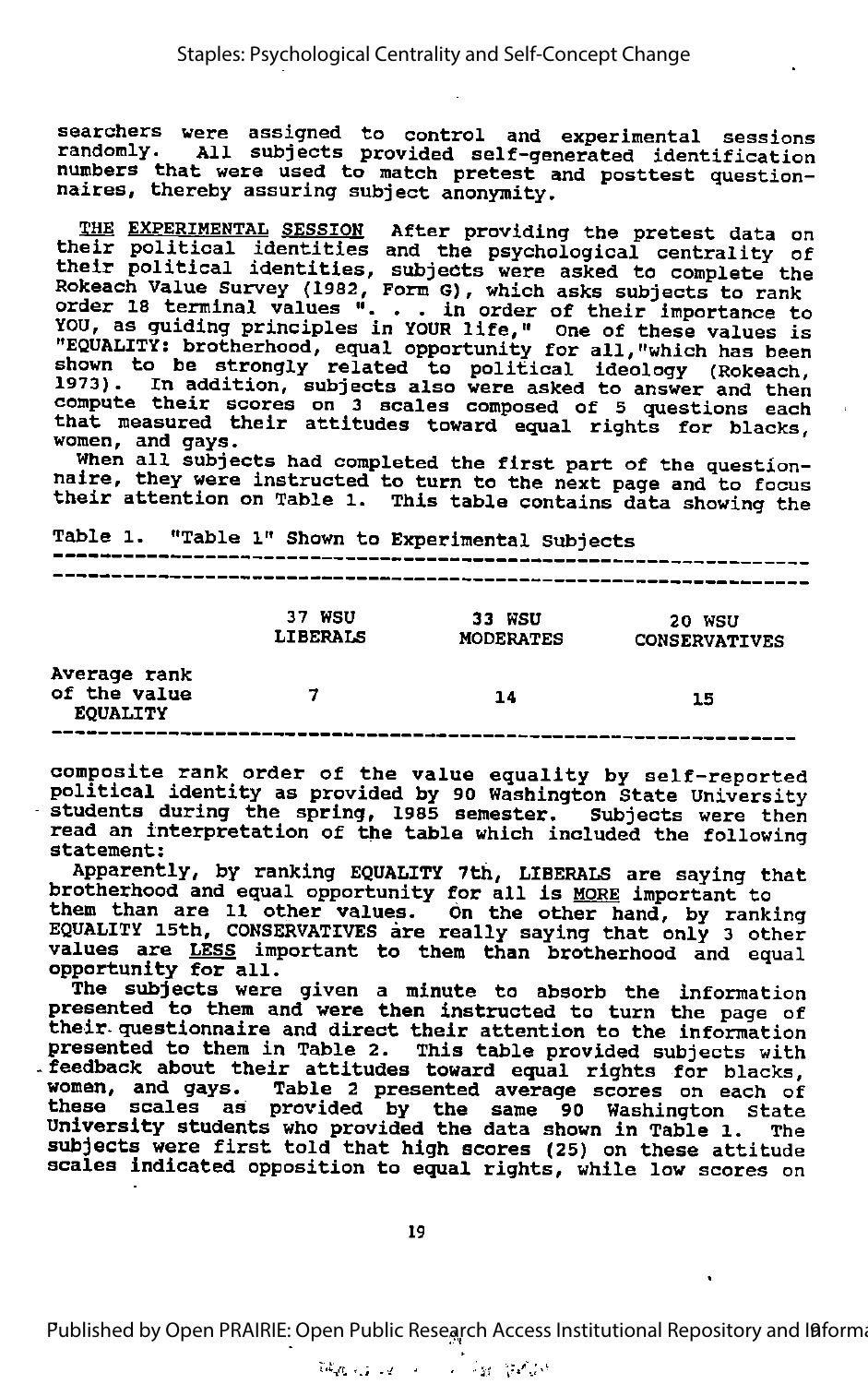|               | 37 WSU<br><b>LIBERALS</b> | 33 WSU<br><b>MODERATES</b> | <b>20 WSU</b><br><b>CONSERVATIVES</b> |
|---------------|---------------------------|----------------------------|---------------------------------------|
| <b>BLACKS</b> | 9.8                       | 11.4                       | 12.5                                  |
| <b>WOMEN</b>  | 10.0                      | 10.4                       | 11.8                                  |
| GAYS          | 12.9                      | 14.5                       | 15.6                                  |
|               |                           |                            |                                       |

Table 2. "Table 2" Shown to Experimental Subjects

these attitude scales indicated <sup>a</sup> favorable attitude toward equal rights. The subjects were then read an interpretation of the table which included the following statement:

Thus, our findings from Table <sup>2</sup> support those we found in Table 1: CONSERVATIVES are less in favor of equality than are LIBERALS and this finding is also reflected in the fact that CONSERVA TIVES, on average, also tend to be more racist, more sexist, and more anti-gay than are LIBERALS.

After completing several additional questions regarding their feelings about what they had discovered, the subjects were thank ed for their participation, encouraged to attend the posttest session, and dismissed.

THE CONTROL SESSION The control session involved providing subjects with a placebo self-confrontation. This was done in order to insure that the control group experienced the same psychodynamic processes as the treatment group (Greenstein, After completing the sections on their political identity and values, subjects were provided with feedback showing differences in the composite rank order of four instrumental values (ambitious, broad-minded, helpful, and independent) by five different academic majors (nursing, social science, communi cation, business, and commercial recreation). These data (not had been collected from 58 sociology students at<br>ton State University during the previous semester. The Washington State University during the previous semester. subjects were invited to compare their chosen- academic major and their rankings of these four values with the majors and rankings of the students shown to them in the table. When all subjects had completed the the questionnaire, they were thanked for their participation, encouraged to return in one week for the posttest session, and dismissed.

THE POSTTEST SESSION One week after the pretest, 102 of the original 120 subjects returned to complete a posttest question naire that measured their values and political identities. After completing the posttest questionnaires, the subjects were de briefed, thanked for their cooperation, and dismissed.

PRETEST ANALYSIS Fifty-four of the original 62 control subjects and <sup>48</sup> of the original 58 experimental subjects returned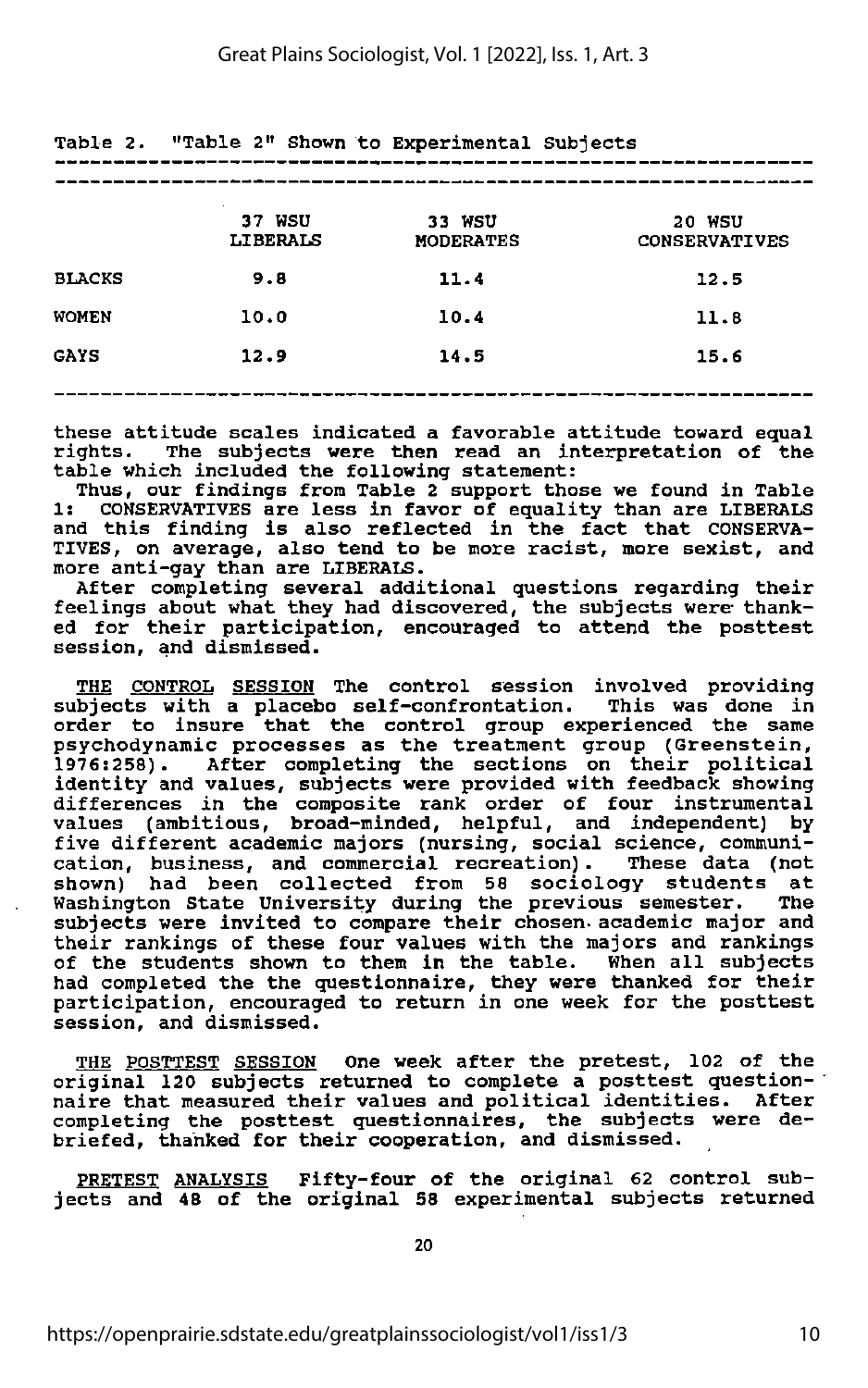for the posttest. <sup>A</sup> comparison of the pretest scores between the 102 subjects who came to both sessions and the 18 subjects who attended only the first session revealed that the latter group tended to be slightly more conservative and to feel that their political identity was somewhat less important than did the former group. These differences, however, were not statistically significant. Consequently, the following analysis focuses exclusively on the 102 subjects for which both pretest and posttest data are available.

While no statistically significant pretest differences were found between treatment groups on any of the variables, experimental subjects ranked equality slightly lower than did control subjects (mean experimental=10.73, mean control=9.53) and were also slightly more conservative than were control subjects (mean experimental= 48.55, mean control=42.59). Consequently, we control for variation in pretest scores between treatment groups by analyzing pretest-posttest change scores (Campbell and Stanley, 1966: 23) , defined as pretest political identity score minus posttest political identity score. Thus, since <sup>a</sup> high score indicates a conservative political identity, a negative change score indicates <sup>a</sup> shift in <sup>a</sup> conservative direction from pretest to posttest, <sup>a</sup> positive score indicates <sup>a</sup> shift in <sup>a</sup> liberal direction between pretest and posttest, and a score of 0 indicates no change in political identity from pretest to post- test.

### FINDINGS

Before presenting the results of the experiment, it is useful to briefly discuss what we were attempting to accomplish with the experimental treatment. This treatment was designed to take advantage of the fact that many Americans espouse or support the democratic principle of equality and equal opportunity. Or, if democratic principle or equality and equal opportunity. Or, if<br>they do not espouse or support it themselves, they are at least aware of the idea that to be a good American is to believe, at about the rada that to be a good mmericum is to befleve, a tion presented to experimental subjects, however, implied that some individuals were more in favor of equality than were other individuals. Specifically, the information from Table l and Table 2 suggested that liberals were more in favor of equality and equal rights than were moderates or conservatives. Most importantly, by inference, this information also suggested that liberals, by virtue of their relatively greater support for equality, were more moral (i.e. "better Americans") than either moderates or conservatives. In short, immediately after these subjects had identified themselves as liberals, moderates, or conservatives, we provided these subjects with feedback concern ing the relative morality of liberals, moderates, and conserva-<br>tives.

The situation we created in the experimental session was de signed to initiate <sup>a</sup> process of focused self-evaluation among the subjects. In short, we challenged them to confront the moral implications of their political identities. According to Rokeach's (1973; 1980; Ball-Rokeach et al., 1984) theory of selfconfrontation, some subjects should have felt satisfied and some

21

Published by Open PRAIRIE: Open Public Research Access Institutional Repository and Infforma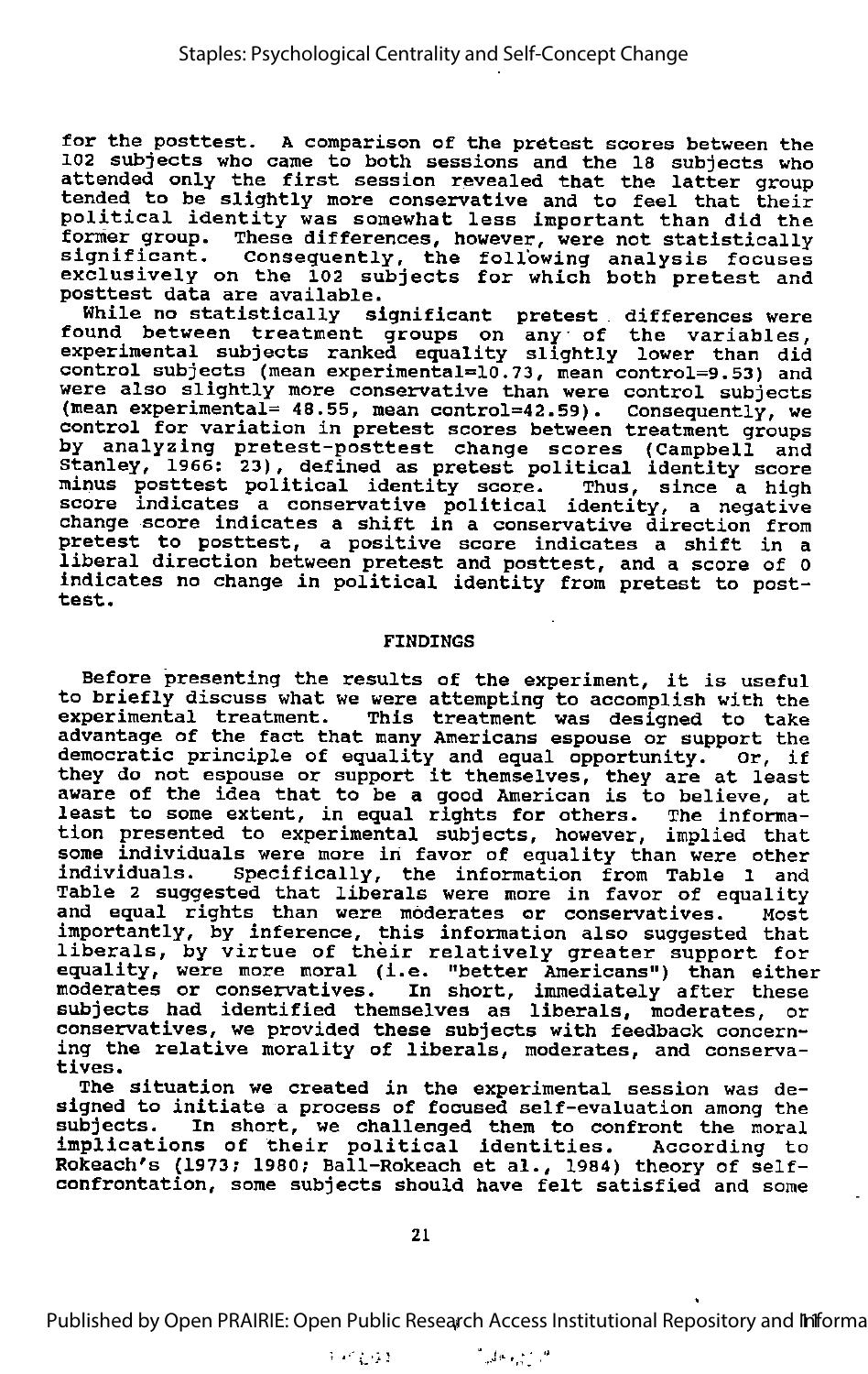subjects should have felt dissatisfied by what they discovered about themselves. Among the satisfied subjects we should observe little or no change in political identity. Indeed, as <sup>a</sup> conse quence of self-satisfaction, these subjects should have been motivated to strengthen and affirm their political identities (Ball-Rokeach et al., 1984: 32-36). In contrast, those subjects who felt dissatisfied with themselves should have been motivated to change their political identities in order to assuage their feelings of dissatisfaction and protect their self-esteem. The question of central concern to us is: who is more likely to have been affected by this feedback, those subjects who cared a great deal about being a liberal, moderate, or conservative, or those subjects who cared very little about being a liberal, moderate,<br>or conservative?<br>If the impact of self-confrontation varies by level of psycho-

logical centrality then we should expect to find a statistically significant interaction between treatment and psychological centrality. This hypothesis was tested with a 2 X 4, treatment by psychological centrality, analysis of variance. The dependent variable is change in political identity from the pretest to the posttest, where a positive value indicates a shift in a liberal direction.

The results of the two-way ANOVA are presented in Table 3. As we might expect, neither the main effect for treatment nor the main effect for psychological centrality are statistically

Table 3. Treatment X Psychological Centrality ANOVA

|                                            | Sum of<br>Squares | DF           | F     | Sig. |
|--------------------------------------------|-------------------|--------------|-------|------|
| Main Effects                               |                   |              |       |      |
| Treatment                                  | 26.613            | $\mathbf{1}$ | .190  | .644 |
| Psychological<br>Centrality                | 379.095           | 3            | .900  | .444 |
| 2-Way Interaction                          |                   |              |       |      |
| Treatment X<br>Psychological<br>Centrality | 1580.340          | 3            | 3.753 | .014 |
| Explained                                  | 1987.008          | 7            | 2.023 | .060 |
| Residual                                   | 13192.482         | 94           |       |      |
| Total                                      | 15179.490         | 101          |       |      |
|                                            |                   |              |       |      |

Dependent Variable: Change in Political Identity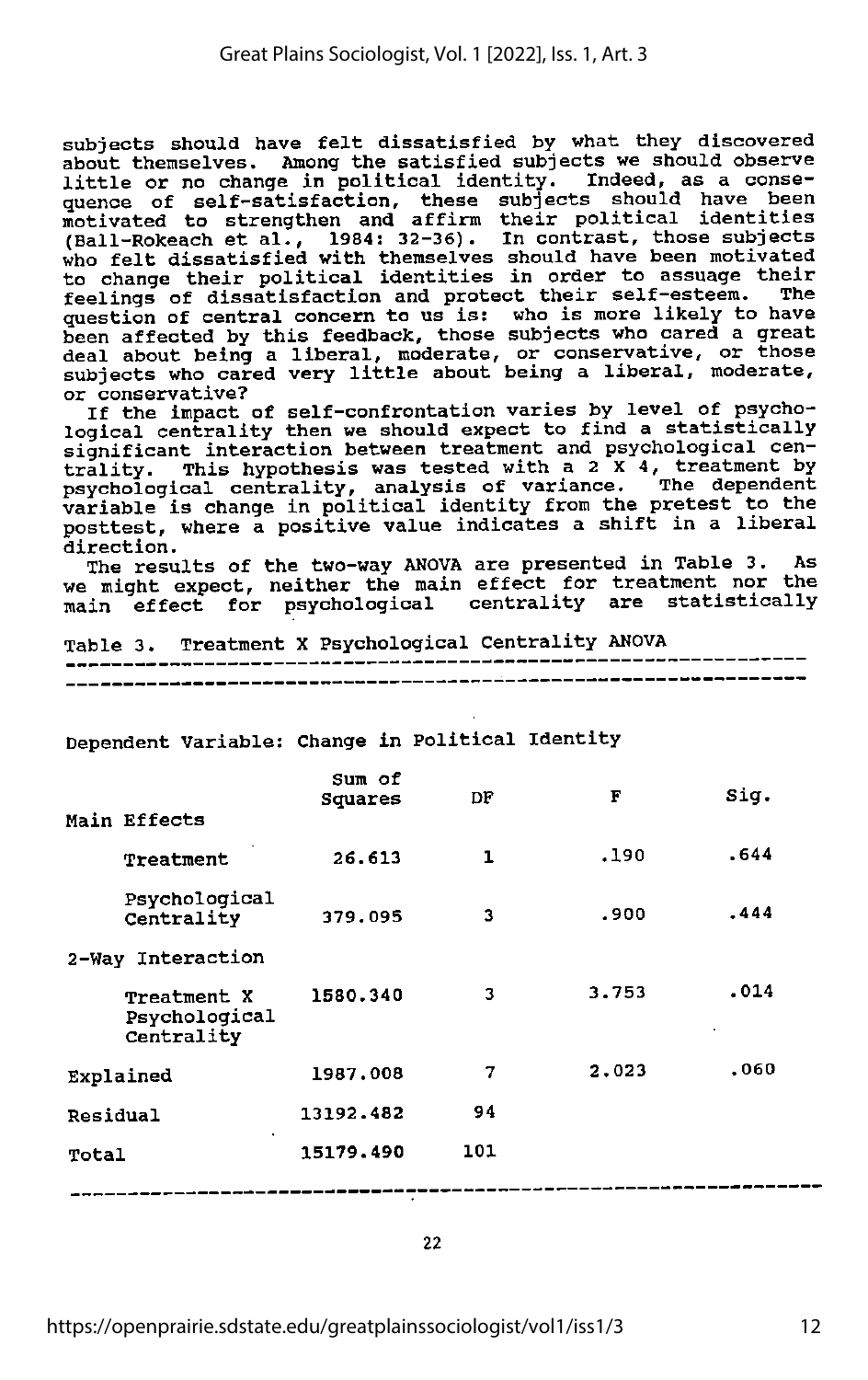significant. In particular, there is no reason- to expect an overall shift in political identity in <sup>a</sup> particular direction because the treatment is expected to affect the subjects in different ways; some subjects may not change at all, some nay become more liberal, and some may become more conservative. In contrast, the 2-way interaction between treatment and psychologi cal centrality is statistically significant (F=3.753, DF=3, sig.=.014). Thus, as expected, the effect of the self-confronta tion on change in political identity appears to have varied by the level of psychological centrality of the political identity.

Having established <sup>a</sup> statistically significant interaction between self-confrontation and psychological centrality, we now turn to the question of which subjects— those with high psycho logical centrality or those with low psychological centrality for the dependent variable. As indicated, <sup>5</sup> of the <sup>8</sup> cells in the

Table 4. Means For Change in Political Identity for Treatment <sup>X</sup> Psychological Centrality ANOVA

Psychological Centrality of Political Identity Proposed Contrality<br>
12 3 4<br>
22 3 4<br>
22 3 4<br>
22 3 4<br>
22 3 4<br>
22 3 4<br>
22 3 4<br>
22 3 4<br>
22 3 4<br>
22 3 4<br>
22 3 4<br>
22 3 4<br>
22 3 4<br>
22 3 4<br>
22 3 4<br>
22 3<br>
22 3<br>
22 3<br>
22 3<br>
22 3<br>
22 3<br>
22 3<br>
22 3<br>
22 3<br>
22 3<br>
22 3<br>
22 3<br>
24 3<br>
24 Treatment Group Experimental mean= 11.44 -3.25 -2.81 3.00 N= (9) (20) (16) (3) Control mean= -6.25 -1.65 1.82 -2.75 N= (8) (20) (22) (4)

1= "very important," 2="somewhat important," 3="not very important," 4="not at all important"

table show <sup>a</sup> shift in political identity in <sup>a</sup> conservative direction from the pretest to the posttest, while the remaining <sup>3</sup> cells show a shift in a liberal direction. Importantly, the subjects showing the largest average change in political identity from the pretest to the posttest are the experimental subjects for whom the political identity was "very important." As expected, these 9 subjects shifted their political identity in a liberal direction, and this shift averaged 11.44 points on the 100 point political identity scale. <sup>A</sup> Duncan's Multiple Range Test revealed that the mean change for this group was signifi cantly different from the mean change in the "very important" control group, both,the experimental and control "somewhat impor tant" groups, and the "not very important" experimental group at the .05 level. No other 2-way comparisons were significant at the ,05 level. Using the more conservative Scheffe Multiple Comparison Test, however, none of the 2-way comparisons possible in Table <sup>4</sup> were significant at the .05 level. Thus, while the

23

Published by Open PRAIRIE: Open Public Research Access Institutional Repository and Informa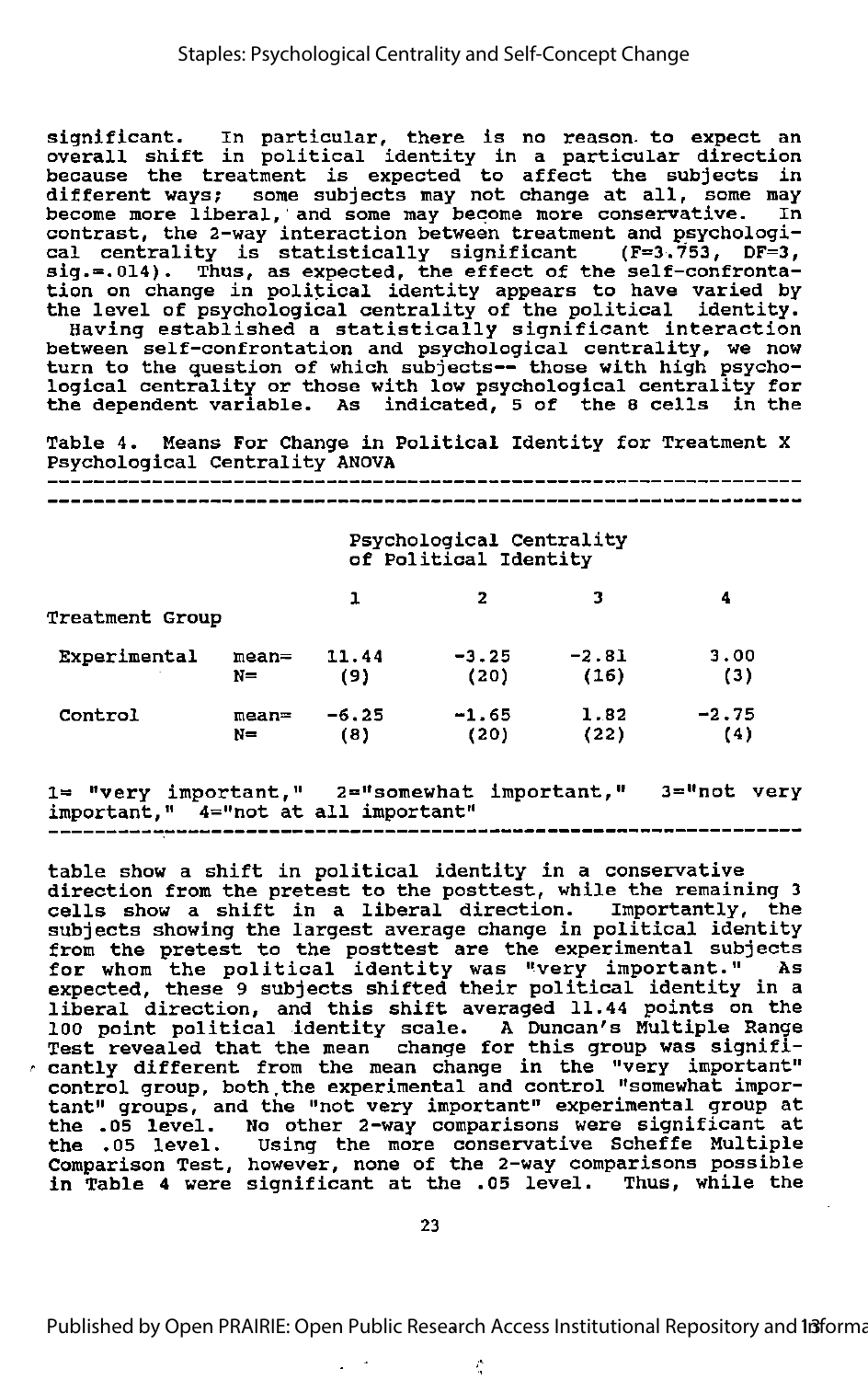"very important" experimental subjects exhibited the largest change in political identity of all subjects defined by the 2-way interaction, the results of the statistical tests employed are contradictory, suggesting that we be cautious in placing confi dence in this finding. With only 17 subjects in the "very impor tant" category, <sup>a</sup> case by case analysis of the data is feasible and informative. Table 5 arrays each of the 17 cases by treat ment group, showing their pretest, posttest, and change scores for both political identity (high scores are conservative, low scores are liberal) and the ranking of the value equality on the

Table 5. Case by Case Data For 17 Experimental and Control Subjects in the "Very Important" Psychological Centrality Category.

|      | Political Identity |                         |         | Equality                |                |                         |
|------|--------------------|-------------------------|---------|-------------------------|----------------|-------------------------|
|      |                    | Pretest Posttest Change |         | Pretest                 | Posttest       | Change                  |
| EX#1 | 64                 | 5                       | 59      | 2                       | $\mathbf{z}$   | O                       |
| EX#2 | 59                 | 56                      | 3       | 6                       | 5              | 1                       |
| EX#3 | 96                 | 96                      | O       | 18                      | 18             | 0                       |
| EX#4 | 60                 | 66                      | -6      | 17                      | 10             | 7                       |
| EX#5 | 80                 | 79                      | ı       | 18                      | 16             | 2                       |
| EX#6 | 60                 | 57                      | 3       | 5                       | $\overline{a}$ | 3                       |
| EX#7 | 61                 | 61                      | 0       | 14                      | 14             | $\mathbf 0$             |
| EX#8 | 65                 | 33                      | 32      | 4                       | $\overline{a}$ | $\overline{\mathbf{c}}$ |
| EX#9 | 55                 | 44                      | 11      | 11                      | 9              | $\overline{a}$          |
| CO#1 | 29                 | 39                      | $-10$   | 6                       | 3              | 3                       |
| CO#2 | 21                 | 16 <sup>°</sup>         | 5       | 9                       | 10             | -1                      |
| CO#3 | 84                 | 78                      | 6       | 18                      | 18             | 0                       |
| CO#4 | 10                 | 10                      | 0       | $\mathbf{2}$            | $\overline{a}$ | 0                       |
| CO#5 | 89                 | 90                      | -1      | 18                      | 17             | $\overline{\mathbf{1}}$ |
| CO#6 | 100                | 51                      | $-49$   | 12                      | 18             | -6                      |
| CO#7 | 50                 | 50                      | 0       | $\overline{\mathbf{z}}$ | 3              | -1                      |
| CO#8 | 29                 | 30                      | $^{-1}$ | 8                       | 7              | $\mathbf{1}$            |
|      |                    |                         |         |                         |                |                         |

Rokeach Value Survey (low scores mean equality is valued,  $\overline{ }$ scores mean equality is not valued).

First, to summarize the results in Table 5, 6 of the subjects<br>in the experimental group became more liberal, 2 of the subjects exhibited no change in political identity, and 1 subject became more conservative from the pretest to the posttest. In the control group, 2 of the subjects became more liberal, two exhib ited no change, and 4 became more conservative. With respect to the ranking of the value equality, none of the subjects in the experimental group decreased the rank of this value, while 6 of the subjects increased its ranking and 2 of the subjects exhibited subjects. ited no change. In the control group, 3 subjects decreased the ranking of equality, two subjects exhibited no change, and 3 of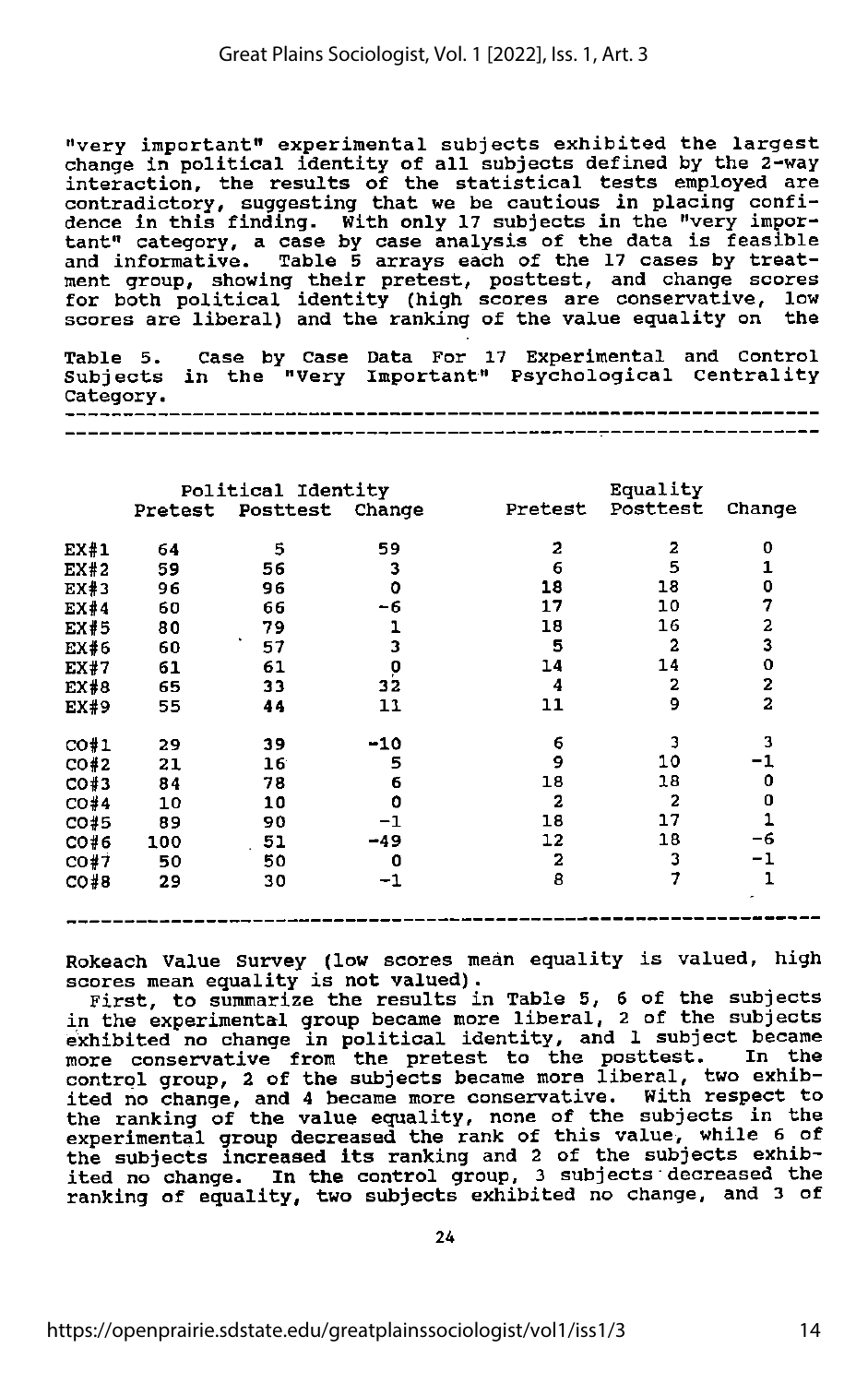the subjects increased the ranking of this value. Thus, as we might expect, the changes in the control group from the pretest to the posttest appear to be mostly random; <sup>a</sup> few subjects became more liberal, a few became more conservative, and a few stayed<br>the same. In contrast, in the experimental group we find a In contrast, in the experimental group we find a pervasive shift toward <sup>a</sup> more liberal position, for both politi cal identity and the importance placed on the value equality.

<sup>A</sup> close look at the change in political identity scores for the experimental subjects reveals some interesting information. Specifically, two subjects, EX#1 and EX#8, appear to account for most of the aggregate liberal shift in this group. These sub jects shifted their political identity <sup>59</sup> and <sup>32</sup> points in <sup>a</sup> liberal direction respectively. Both subjects indicated that they were mildly conservative at the pretest, and one (EX#1) shifted this identity to quite liberal at the posttest while the other (EX#8) became mildly liberal. The likely source of these dramatic changes is the contradiction between their pretest poli tical identity scores and the importance both of these subjects placed on the value equality. As indicated, at the pretest one subject (EX#1) had ranked equality <sup>2</sup> and the other subject (EX#6) had ranked equality 4. Thus, consistent with self-confrontation theory (Rokeach, 1973), when these two subjects were presented with feedback suggesting <sup>a</sup> strong contradiction existed between the importance they placed on the value equality and their cqnservative political identities they apparently experienced <sup>a</sup> state of self-dissatisfaction focusing on their political identi-<br>ties. And. motivated by the need to reduce their feelings of And, motivated by the need to reduce their feelings of self-dissatisfaction and to maintain or enhance their selfesteem, these subjects shifted their political identities in <sup>a</sup> direction that was more consistent with their value for equality and therefore also consistent with their image of themselves as good Americans.

### CONCLUDING DISCUSSION

The findings of this experiment indicated that (1) the effect of self-confrontation on change in political identity varied by level of psychological centrality and (2) only those subjects for whom the political identity was "very important" appeared to be affected by self-confrontation; these subjects shifted their political identity in the predicted direction an average of 11.44 points on the 100 point political identity scale. Much smaller changes were found for experimental subjects who indicated that their political identity was anything less than "very important."

The data provided by this experiment appear to provide at least modest support for the view that psychologically central selfconceptions are not immune to experimental treatment. Yet, <sup>a</sup> number of questions can certainly be raised about the theoretical and methodological integrity of this experiment. It is useful to briefly consider several of the most important questions.

The first issue concerns the validity of our measures of both<br>ilitical identity and psychological centrality. How consistent political identity and psychological centrality. are these operational measures with self-concept theory as devel oped above? Wouldn't it have been more consistent with this theory to have measured political identity by asking subjects to

 $\boldsymbol{\star}$ 

Published by Open PRAIRIE: Open Public Research Access Institutional Repository and 15 forma

 $\mathbb{R}^+$ 

 $\|d\|_{\infty}$  ,  $\alpha$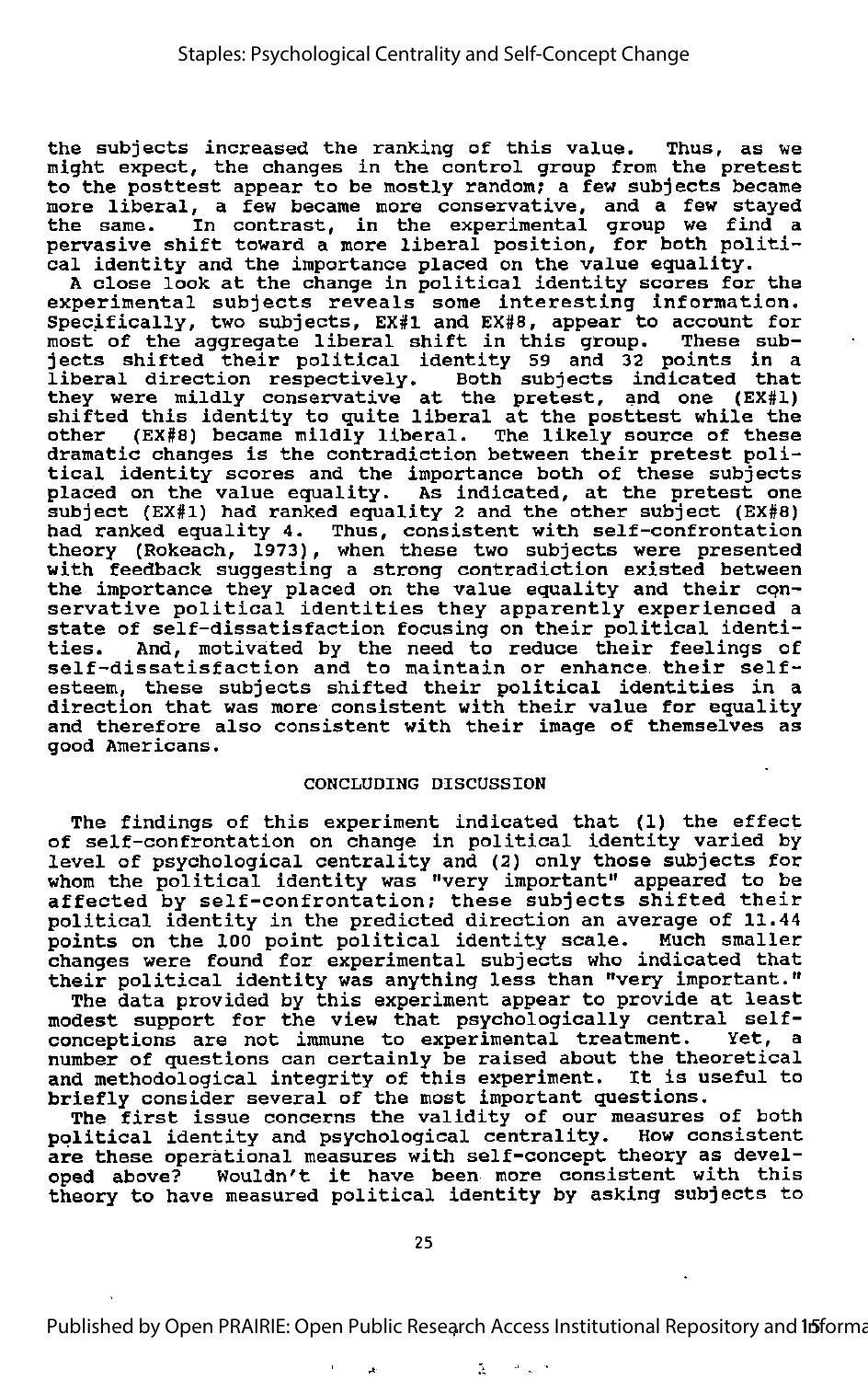"please write down 20 statements in answer to the question Who am I?" And, further, wouldn't it follow that the psychological centrality of the political identity should have been measured by asking subjects to "please reorder these 20 statements in terms of how important they are to defining who you are as a person?" In truth, this is exactly what was done in <sup>a</sup> pilot study. Unfor tunately, of the 2,550 self-statements that were obtained from 218 student subjects at Washington State University during the fall of 1984, only 50 (2.0%) could be classified in any way as a political identity, and an even smaller number than these 50 porticial identity, and an even smarter hanner onen. It was estimated that approximately 20,000 self-statements from some 1,000 students would have had to have been screened to generate a complete pretest-posttest sample of just 100 volunteer subjects. Thus it could be argued that political identity is clearly not <sup>a</sup> very salient identity for most college students. In response, <sup>I</sup> would agree that political identity is not a central identity for most college students. However, this is precisely why these students were asked to indicate exactly how important the identi ty was to them, and why we controlled on the degree of importance in the analysis. And, as discussed above, only the students who indicated that their political identity was "very important" to them changed to any significant extent. We did not expect across the board changes in the experimental group because 1) not all subjects would have discovered a discrepancy between their values and their political identity and 2) even those who discovered such a discrepancy might not be motivated to change their identity if that identity was not particularly important to them.

Second, aside from problems of operationalization and measurement, it can still be argued that the first hypothesis is in some<br>sense still correct, despite the evidence presented here. Not<br>all, or even most, of the subjects in the "very important" experall, or even most, of the subjects in the "very important" exper-<br>imental group changed their identities as a result of self-Imental group changed their identities as about a should have changed their political identities since not all of the subjects discovered contradictions between their identities and their<br>value for equality set a few of these subjects (e.g. EX#2, value for equality. Yet, a few of these subjects (e.g. EX#6) exhibited just as much inconsistency between their ranking<br>of equality and their political identity as those subjects who of equality and their political factory are ensured suggests, that<br>did change. It may be, as the first hypothesis suggests, that some of these subjects refused to change their psychologically central self-conceptions, even when provided feedback implicating central self-conceptions, even when provided feedback implicating<br>their morality, because of the need for self-consistency--the need to hold on to this political identity because it is an important part of their self-concept that was threatened. may be true, but there is some evidence against this interpreta tion. To some extent, the self-consistency effect predicted by the first hypothesis resembles <sup>a</sup> type of ego defense reaction or a reflection of a rigidity in personality. Research by Cochrane and Kelley (cited in Ball-Rokeach et al., 1984: 49) indicates that neither dogmatism (Rokeach, 1960) nor authoritarianism (Adorno et al., 1950) prevent value change induced by selfconfrontation. Further, Rokeach (see Ball-Rokeach et al., 1984: 36-38) has explicitly developed the method of self-confrontation, rather than confrontation by another, to minimize the possibility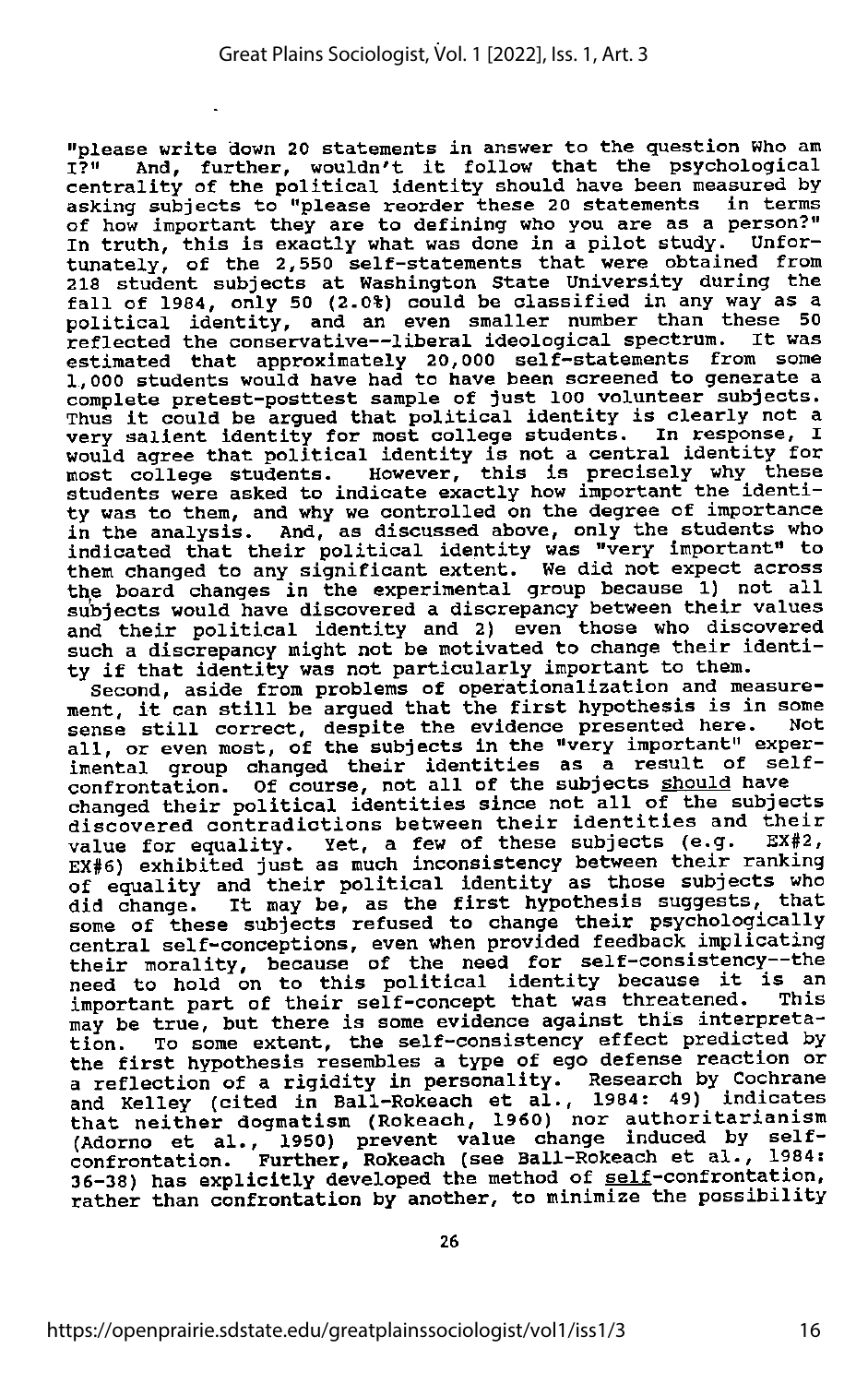of ego defense reactions. Thus, it seems unlikely that <sup>a</sup> need for self-consistency underlies the failure of some subjects to change as <sup>a</sup> result of self-confrontation. Instead, we would argue that these subjects either misunderstood or did not believe the feedback that was presented to them and, as <sup>a</sup> consequence, they did not experience self-confrontation.

There is, however, at least one other alternative interpreta tion of these findings that would support the first hypothesis. It could be argued that the self-confrontation presented some subjects with a contradiction between two self-conceptions: a self-conception based on high support for the value equality (i.e. "I am someone who believes in equal rights for all") and the political identity. And, those subjects who ranked equality quite high but also called themselves conservatives (e.g. EX#1 and EX#8) shifted their political identities to be consistent with their highly important, equality-based, self-conception. If it were the case, however, that self-consistency, and not selfesteem, motivated these changes, then why did we not find some conservative subjects lowering their ranking of equality? Such <sup>a</sup> shift would have achieved self-consistency just as <sup>a</sup> change in mile would have achieved self-consistency just as a change in<br>political identity achieved it. But this is not what we found;<br>not <u>one of the experimental subjects in the "most important</u>" group lowered the importance they placed on the value equality<br>from the pretest to the posttest. Thus, it would seem that the changes we observed among the "very important" subjects were motivated not by a need for self-consistency, but by a need for self-esteem.

A third issue concerns the generalizability of our findings beyond the college population. Here we can rely to some extent on the findings generated by Rokeach and others (see Ball-Rokeach, 1984: 29-36 for <sup>a</sup> review) from more than <sup>25</sup> selfconfrontation experiments. The accumulated evidence suggests that self-confrontation works with all kinds of people in and out of the social psychology laboratory. Though these previous stu dies have not targeted the political identity per se, there is no<br>reason to believe that targeting political identities rather than reason to believe that targeting political identities rather than<br>values, attitudes, or behaviors would invalidate these results. Nevertheless, the answer to this question must be determined empirically.

Finally, how do we reconcile the findings from this study with those reported by other experimental attempts to alter the selfconcept, particularly the empirical base supporting Alexander's (Alexander and Wiley, 1981) "situated identity" theory? As noted above, from this point of view, even the subjects who cared very little about their political identities should have become more liberal as <sup>a</sup> result of self-confrontation because the liberal identity was defined as socially desirable in the experimental situation. Referring back to Table 4, we do find that the 3 subjects in the experimental group who cared least about their political identity did become more liberal an average of 3 points from the pretest to the posttest. But this shift is relatively small and the number of subjects so few that we are really stretching the evidence to take these findings as support of stretching the evidence to take these findings as support of<br>Alexander's theory. It seems more likely that these subjects, and perhaps others in the "somewhat important" and the "not very

27

Published by Open PRAIRIE: Open Public Research Access Institutional Repository and Informa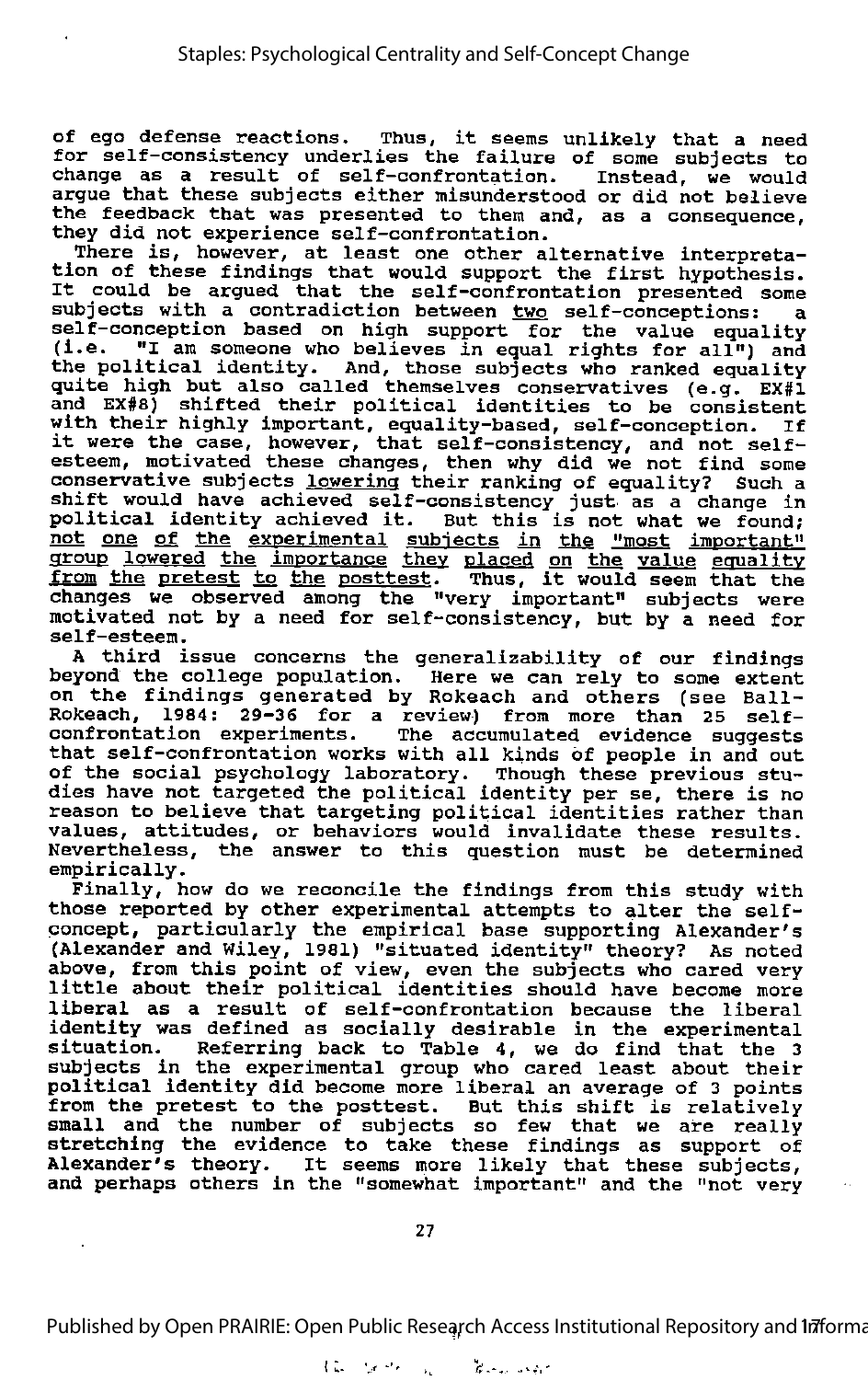important" groups, were unaffected by self-confrontation because they didn't even have enough interest in politics or their polit ical identities to take the time to really understand the meaning of the information that was presented to them. Had they, some of them might have adopted <sup>a</sup> liberal identity because it was defined as socially desirable and because they had little or nothing to lose by doing so.

Taken as <sup>a</sup> whole, the above considerations advise some caution in the interpretation of the results of this experiment. seems certain is that there are good theoretical reasons, and now some empirical evidence, to support the view that attempts to change self-concept will be affected by the degree of psychologi cal centrality of the self-conception in question. In short, we can expect to find an interaction between treatment and psycho logical centrality. But few would disagree with this. What is far less certain, however, and is subject to some disagreement, is the exact functional form of this interaction. At the very least, the findings reported here indicate that some people who tell us that <sup>a</sup> particular role-identity is very important to them experimental treatment. That we have been able to induce change in such psychologically central self-conceptions in a social psychological experiment is contrary to at least one hypothesis regarding the nature of the relationship between psychological centrality and self-concept change (Rosenberg, 1979: 75-76). While further research is clearly needed, (footnote #2), the results of this experiment indicate that Rokeach's method of self-confrontation may provide <sup>a</sup> useful device for further exploring the "thorny problem of self-concept change" (Rosenberg, 1979: 76) both in (Rokeach, 1973) and out (Ball-Rokeach et al., 1984) of the social psychology laboratory.

### FOOTNOTES

- 1. As a reviewer pointed out, other factors could account for the contradiction between experimental and clinical findings. For example, clinicians may report difficulties inducing selfconcept change because clients are receiving contradictory feedback from significant others outside of the clinical setting while the experimental context usually provides a consistent message about <sup>a</sup> relevant identity. <sup>I</sup> have little trouble with this point. In my view, however, the issue is not so much whether the context is experimental or clinical, but whether the self-conceptions in question are important or trivial. My position is that important self-conceptions are not immune from experimental (or clinical) change as long as the treatment (or therapy) implicates a person's feelings of competence or morality with respect to that self-conception.
- 2. A natural follow-up to this study would be to replicate the experiment with a sample of political activists e.g. "Young Republicans." If the results were similar, such a finding would counter the criticism that, despite controlling for the importance of political identity as we did here, political<br>identity was not a salient identity for our subjects. It identity was not a salient identity for our subjects.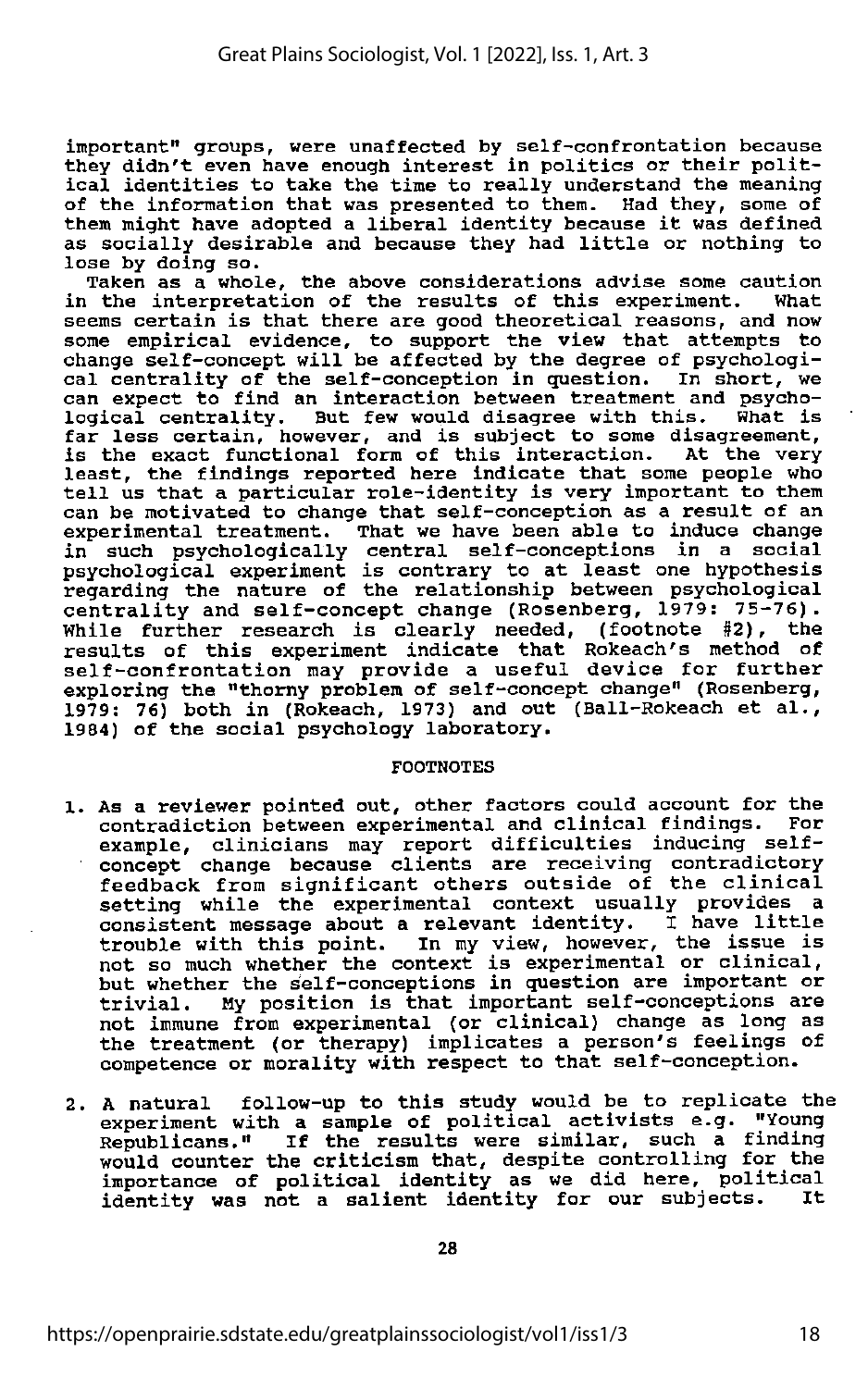might also prove very useful to triangulate the experimental approach used here, perhaps by doing posttest interviews with the subjects to get some idea of how the subjects experienced the process of self-confrontation, and whether their experiences conform to our expectations. My thanks to a reviewer for these suggestions.

29

ż.

Published by Open PRAIRIE: Open Public Research Access Institutional Repository and IBforma

at the matter of the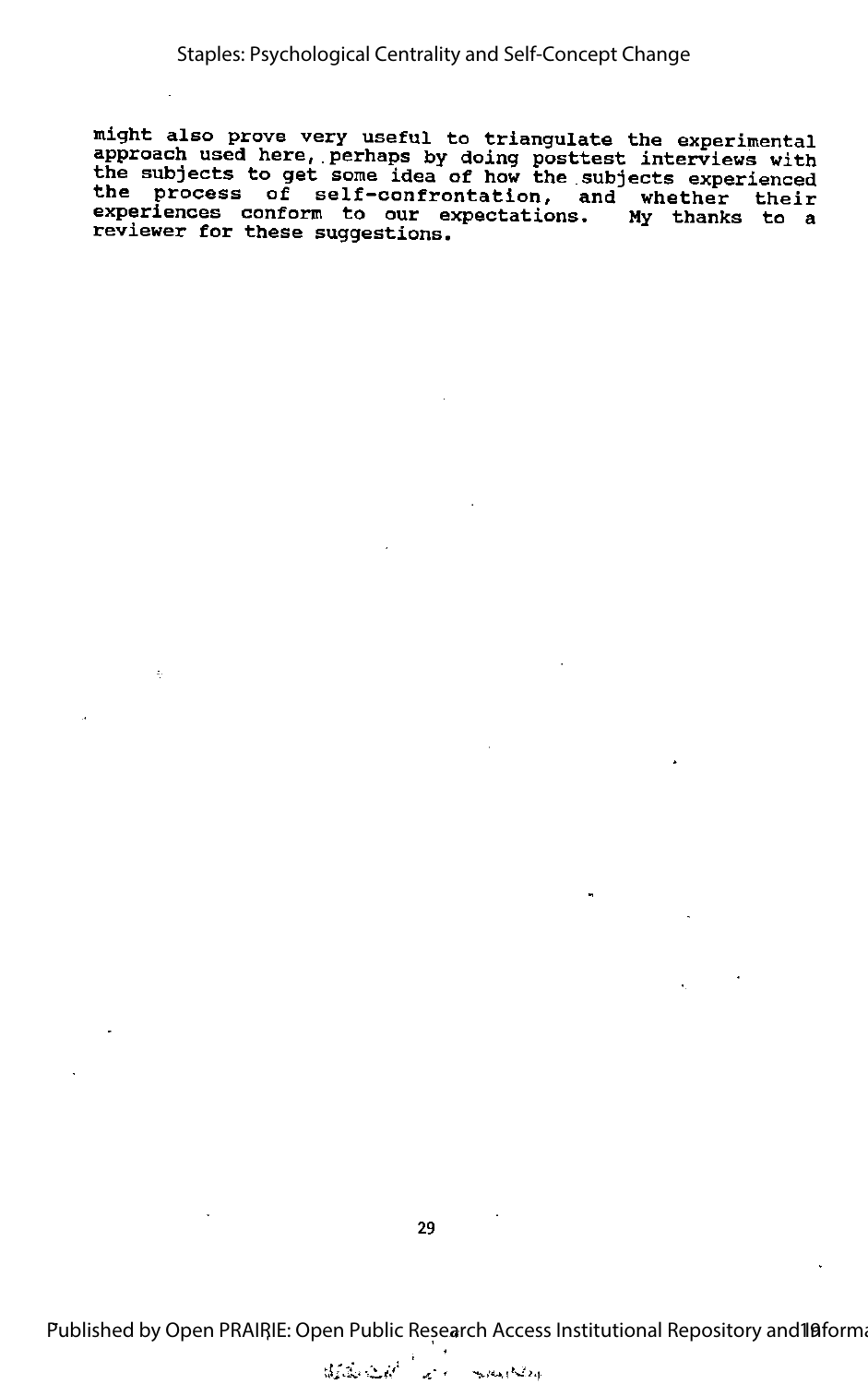### REFERENCES

- Adorno, T.W., Frenkel-Brunswik, E., Levinson, D.J. and Sanford,<br>R.N.<br>1950 The Authoritarian Personality. New York: Harper.
	- The Authoritarian Personality. New York: Harper.

 $\Delta$ 

- Alexander, N.C. and H.G. Weil<br>1969 "Players, Persons, and Purposes: Situational Meaning and the Prisoner's Dilemma Game." <u>Sociometry</u> 32: 121-<br>144.
- Alexander, N.C. and G.W. Knight<br>1971 "Situated Identit "Situated Identities and Social Psychological<br>Experimentation. Sociometry 34: 65-82.
- Alexander, N.C. and P. Lauderdale<br>1972 "Situated Identitie "Situated Identities and Social Influence." Sociometrv 40: 225-233.

- Alexander, N.C. and M.G. Wiley<br>1981 "Situated Activity 1981 "Situated Activity and Identity Formation." Pp. 269- 289 in M. Rosenberg and R. Turner (eds.), Social Psychology: Sociological Perspectives. New York: Basic.
- Ball-Rokeach, S.J., M. Rokeach, and J.W. Grube " ... Pohavi
- 1984 The Great American Values Test: Influencing Behavior and Belief Through Television. New York: Free Press.
- $\texttt{Cambell}, \texttt{D.T.}$  and J.C. Stanley ,  $\texttt{P}$   $\texttt{P}$  and  $\texttt{P}$  and  $\texttt{P}$ 1966 Experimental and Quasi-Experimental Designs, for Research. Boston: Houghton Mifflin.

Cooley, C.H.<br>1902 <u>Human Nature and the Social Order</u>. New York: Scribner.

Coser, L.<br>1974 Greedy Institutions: Patterns of Undivided Commitment. New York: Free Press.

- 1956 "Industrial Workers Worlds: A study of Central Life Interests of Industrial Workers." Social Problems 3:<br>131-142.
- Gecas, V. , ^ o. <sup>1</sup> <sup>1982</sup> "The Self-Concept." Annual Review of Sociology 8. i- 33.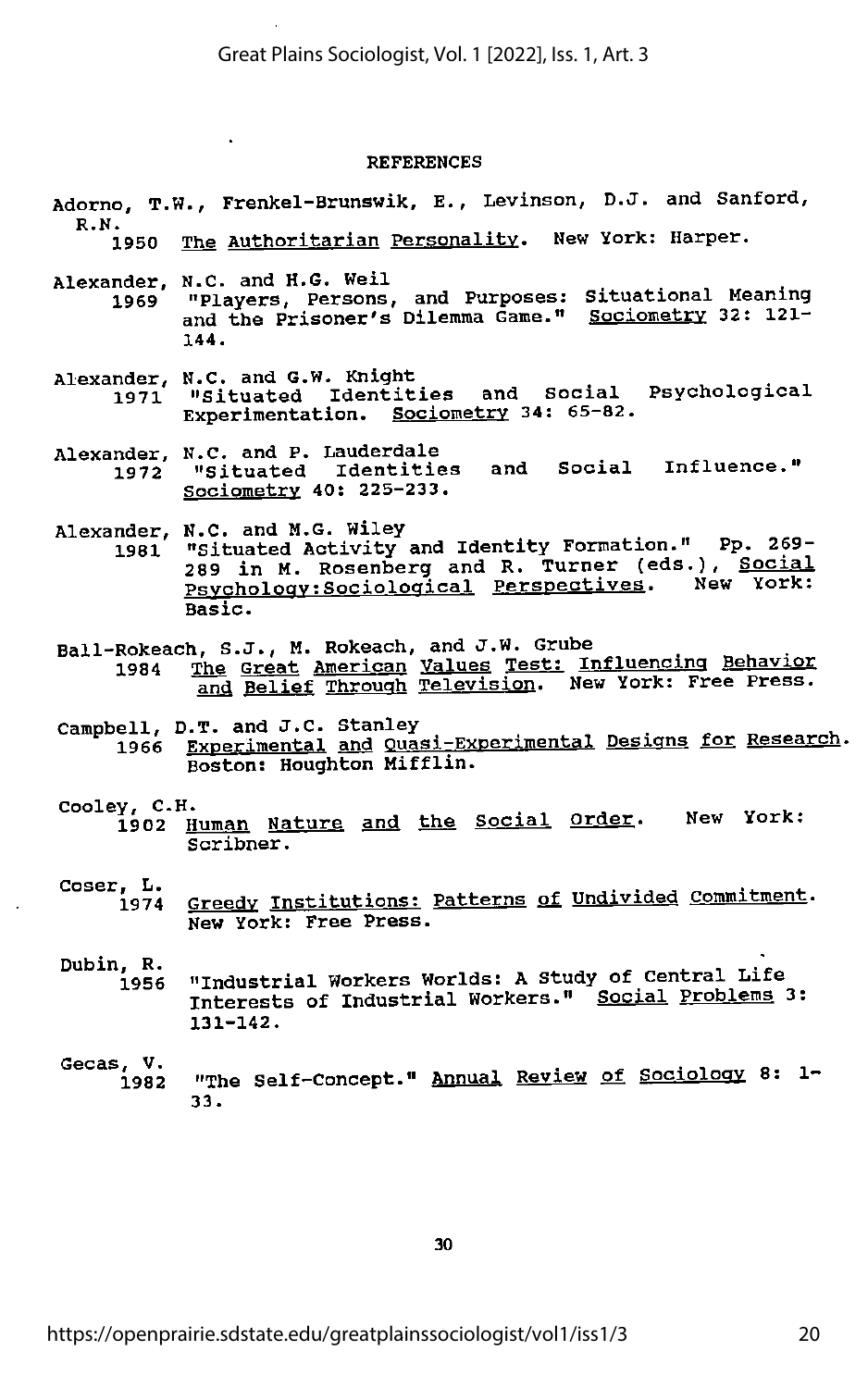Gecas, V., and J. T. Mortimer<br>1984 "Stability and Chay

"Stability and Change in the Self-Concept from Adolescence to Adulthood." Unpublished Manuscript presented at <sup>a</sup> conference on "Self and Identity," Sponsored by the British Psychological Society, University College, Cardiff, U.K., July.

Gergen, K.J.

- 1973 "Social Psychology as History." Personality and Social Psychology 26: 309-320. Journal of
- Greenstein, T.N.<br>1976 "Beha
	- "Behavior Change Through Value Self-Confrontation: a Field Experiment." Journal of Personality and Social Psychology 34: 254-262.
- Heiss, J.
	- 1981 "Social Roles." pp. 94-129 in M. Rosenberg and R. Social Roles. Pp. 94-129 In M. Rosenberg and R.<br>Turner (eds.), <u>Social Psychol</u>ogy: Sociological Perspectives. New York: Basic Books.
- Helmreich, R. 1975 "Applied Social Psychology: the Unfulfilled Promise." Personality and Social Psychology Bulletin l: 548-560.
- James, W.
	- .<br>1890 <u>The Principles of Psychol</u>ogy. New York: Dover.
- Katz, D.
	- 1972 "Some Final Considerations About Experimentation in Social Psychology." Pp. 549-561 in C. McClintock essial Psychology." Pp. 549-561 in C. McClintoc)<br>(ed.), <u>Experimental Social</u> Psychology. New York: Holt, Rinehart, and Winston.
- Kuhn, M.H., and T. Mcpartland
	- 1954 "An Empirical Investigation of Self-Attitudes." American Sociological Review 9: 68-76.
- Kornhauser,  $W.$  1962  $W.$

1962 "Social Bases of Political Commitment: a Study of Liberals and Radicals." Pp. 321-329 in A.M. Rose (ed.) Human Nature and Social Processes. Boston: Houghton Mifflin."

- Maehr, M.L., J. Hensing, and S. Nafzger 1962 "Concept of Self and Reactions to others." Sociometry 25: 353-357.
- HcCall, G.H., and J.T. Simmons 1978 <u>Identities</u> and Interaction. <u>(dentities and Interaction</u>. Revised Edition. New<br>York: Free Press.

31

Published by Open PRAIRIE: Open Public Research Access Institutional Repository and **Pif**orma

 $\omega_{\rm c}$  and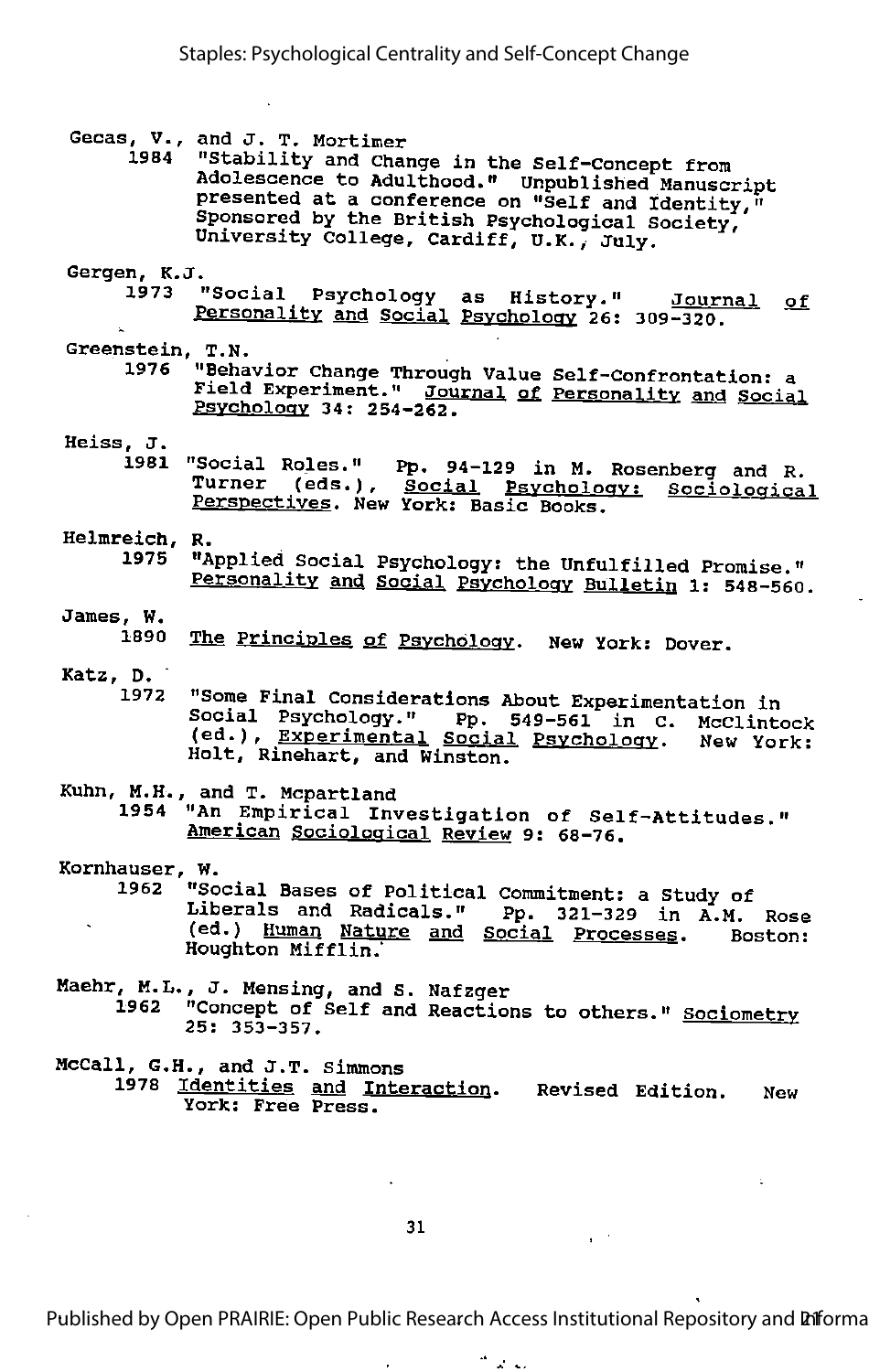McGuire, W.J. ·

- 1973 "The Yin and Yang of Progress in Social Psychology: Seven Koan." Journal of Personality and Social Psychology 26: 446-456.
- McPhail, C.S., and C.W. Tucker
	- "The Classification and Ordering of the Responses in<br>Answer to the Question `Who Am I'." <u>Sociological</u><br><u>Quarterly</u> 13: 329-347. 1972
- Mead, G.H.
	- Mind. Self and Society. Edited, with an Introduction by C.W. Morris. Chicago: University of Chicago Press. 1934
- Ring, K.R.
	- "Experimental Social Psychology: Some Spber Questions about frivolous values." Journal of Experimental Social Psychology 3: 113-123. 1967

# Rokeach, M.

- The Open and Closed Mind. New York: Basic.
- 1968 "A Theory of Organization and Change Within Value-Attitude Systems." Journal of Social Issues 24: 13-<br>33.
- 1973 The Nature of Human Values. New York: Free Press.
- 1980 "Some Unresolved Issues in Theories of Beliefs, Attitudes, and Values." Pp. 261-304, In H.E. Howe, Jr. and M.M. Page (eds.), 1979 Nebraska Symposium on Motivation. Lincoln: University of Nebraska Press.
- 1982 Value Survey Form G. Sunnyvale, CA: Halgren Tests.

## Rosenberg, M.

- 1979 Conceiving the Self. New York: Basic.
- 
- Rosenberg, M.<br>1981 "The Self-Concept: Social Product and Social Force." Pp. 193-624, in M. Rosenberg and R.H. Turner (eds.) Social Psychology: Sociological Perspectives. York: Basic.
- Rosenberg, M., and L.I. Pearlin
	- 1978 "Social Class and Self-Esteem Among Children ana Adults." American Journal of Sociology 84: 53-77.

^ <sup>1980</sup> "Some Methodological Problems With the Twenty Statements Test." Unpublished Manuscript, Department of Sociology, Washington State University.